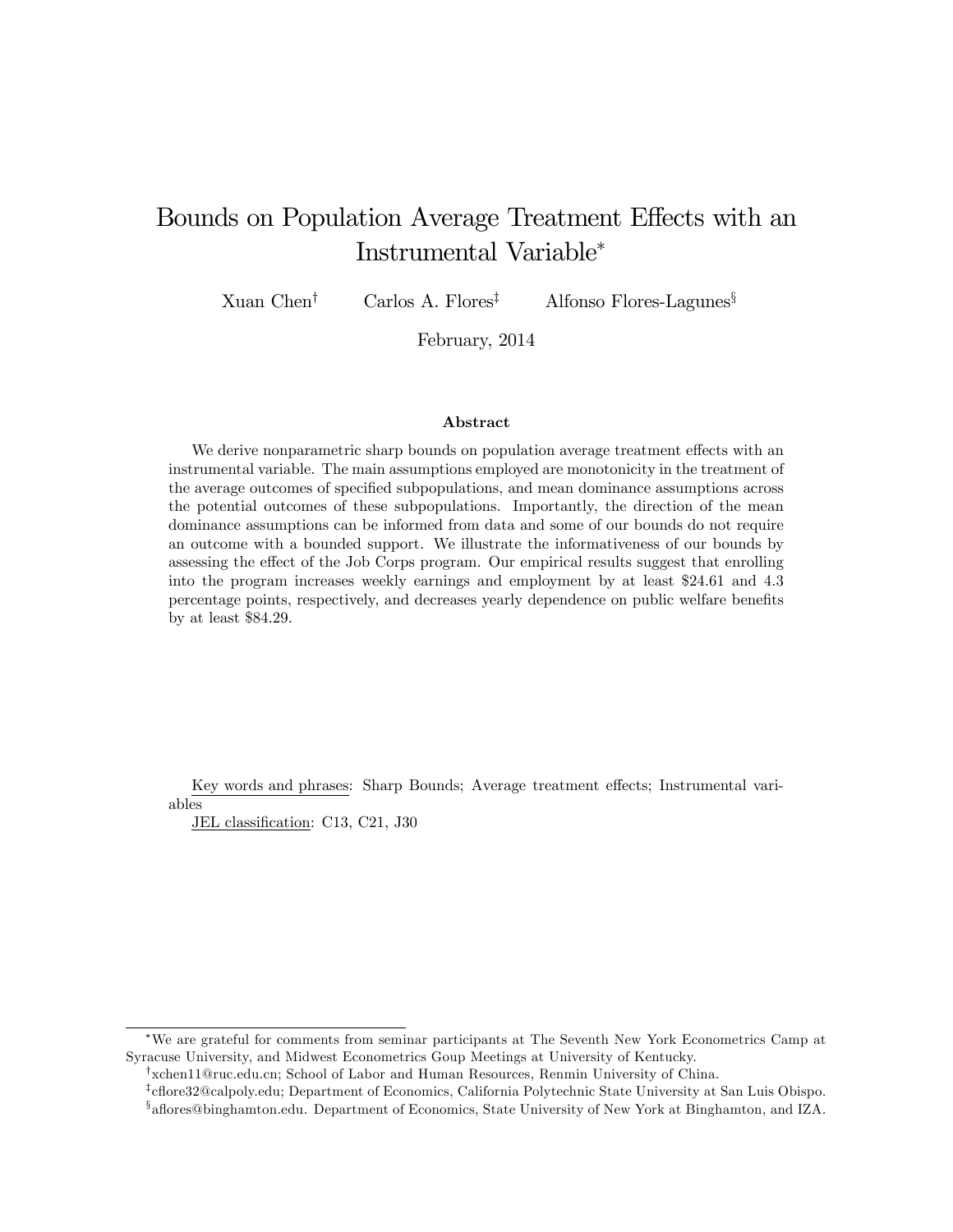# 1 Introduction

Instrumental variable (IV) approaches have been widely used in the literature of program evaluation due to its high internal validity. An influential framework for studying causality within the IV framework was developed by Imbens and Angrist (1994) and Angrist, Imbens and Rubin  $(1996)$  (hereafter IA and AIR, respectively). They show that allowing heterogeneous effects, IV estimators point identify the local average treatment effect  $(LATE)$  for compliers, those whose treatment status is affected by the instrument. A common criticism of their approach is the focus on the effect for a subpopulation (e.g., Heckman, 1996; Robins and Greenland, 1996; Deaton, 2010; Heckman and Urzua, 2010), and the instrument-specific interpretation of the LATE stimulates recently growing literature on IV approaches in pursuit of external validity. Point identification of the population treatment effects usually requires an instrument to be strong enough to drive the probability of being treated from zero to one (e.g., Heckman, 2010), which is hard to satisfy in practice. An alternative way relies on stable IV estimates revealed empirically, which inspire the use of multiply instruments for the same causal relationship (e.g., Angrist and Fernandez-Val, 2010). In contrast with point identification, Manski (1990) pioneered partial identification of the population average treatment effect  $(ATE)$  under the mean independence assumption of the instrument.

Our paper derives nonparametric sharp bounds for the population  $ATE$  by extending the work of IA and AIR. There has been a growing literature on partial identification of the  $ATE$ with IV methods since Manski (1990). One strand of this literature endeavors to improve Manski's bounds by assuming different versions of monotonicity of the outcome. Manski and Pepper (2000) introduce the monotonicity of the treatment response (MTR) assumption and the monotonicity of the treatment selection (MTS) assumption. Combining with the mean independence assumption, Chiburis (2010a) derives the bounds under both MTR and MTS assumptions without specifying the direction of the monotonicity a priori. Another strand of the literature imposes structural models on the treatment or the outcome. Under the statistical independence assumption of the instrument, Heckman and Vytlacil (2000) impose a threshold crossing model with a separable error on the treatment. Focusing on a binary outcome, Shaikh and Vytlacil (2011) impose threshold crossing models on both the treatment and the outcome, while Chiburis (2010b) considers a threshold crossing model on the outcome. Instead of assuming the threshold crossing model with separable errors, Chesher (2010) imposes a non-separable structural model on the outcome and assumes the structural function is weakly increasing in the non-separable error.

Comparison of identification power among these assumptions are also discussed in the existing literature on partial identification with IV methods. The assumptions employed by IA and AIR are also cited despite their purpose of point identification. First, the monotonicity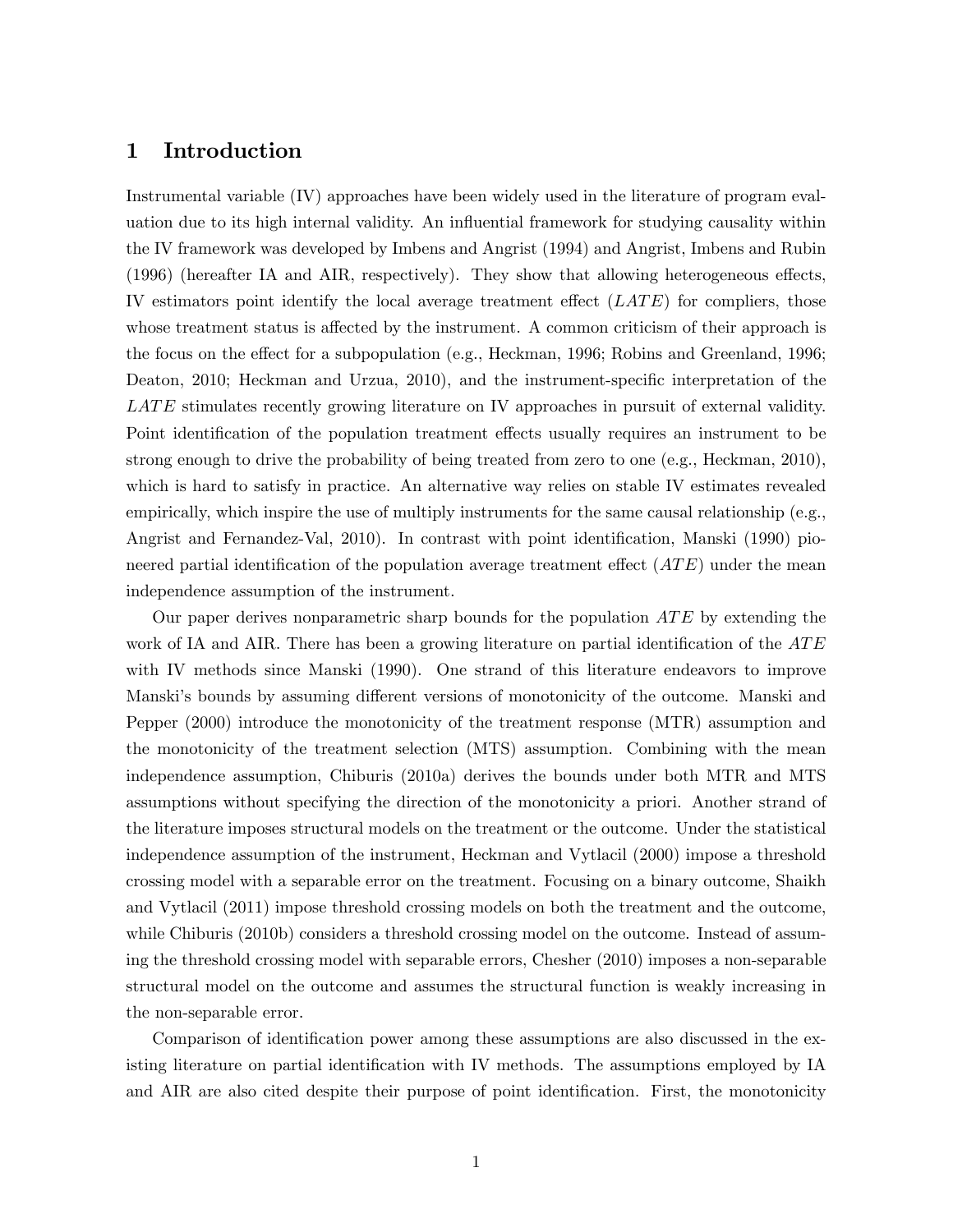assumption on the treatment (e.g., IA; AIR; Balke and Pearl, 1997; Huber and Mellace, 2010) and the structural model assumptions on the treatment (e.g., Heckman and Vytlacil, 2000) do not improve Manski's bounds derived under the mean independence assumption. Second, monotonicity assumptions on the outcome (e.g., Manski and Pepper, 2000) and the structural model assumptions on the outcome do improve Manski's bounds (e.g., Bhattacharya, Shaikh and Vytlacil, 2008, hereafter BSV; Chiburis, 2010a; Chiburis, 2010b; Chesher 2010; Shaikh and Vytlacil, 2011). Third, partial identification with IV methods usually requires bounded support of the outcome. This might also be the reason why quite a few papers focus on binary outcomes (e.g., Balke and Pearl, 1997; BSV; Hahn, 2010; Chiburis, 2010b; Shaikh and Vytlacil, 2011).

It's worth noting that for a binary dependent variable, the monotonicity assumptions and the structural model assumptions are equivalent. Vytlacil (2002) shows the equivalence between the monotonicity assumption and the threshold crossing model on the treatment. Machado et al. (2011) notice the equivalence between the MTR assumption and the threshold crossing model on the outcome. In the absence of covariates, Chiburis (2010b) observe the equivalence between the threshold crossing model with a separable error and the non-separable structural function being weakly increasing in the non-separable error. BSV show that in the absence of covariates, the bounds for a binary outcome under MTR and the mean independence assumptions are equal to the ones derived from the threshold crossing models on both the treatment and the outcome. Afterwards, Chiburis (2010b) notice that his bounds under the threshold crossing model only on the outcome are equal to the ones under MTR and the mean independence assumptions.

This paper improves Manski's nonparametric bounds by extending the work of IA and AIR. We consider the setup consisting of a binary instrument and a binary treatment, which is quite common in the existing literature on partial identification of the  $ATE$  with IV methods. We add to the literature by considering two different sets of assumptions that can be useful in practice. The first is monotonicity in the treatment of the average outcomes of subpopulations (strata) defined by the joint potential values of the treatment status under each value of the instrument. Just as BSV and Shaikh and Vytlacil (2011), we do not require prior knowledge about the direction of the monotonicity. However, in contrast to the existing literature (e.g., Manski and Pepper, 2000; BSV; Shaikh and Vytlacil, 2011), we impose monotonicity on the average outcomes of the strata rather than on the individualsíoutcomes. This makes the assumption more plausible in practice by allowing some individuals to experience a treatment effect that has the opposite sign to the  $ATE$ . The second set of assumptions involves mean dominance assumptions across the potential outcomes of different strata, which have been shown to have significant identifying power in other settings (e.g., Zhang, Rubin and Mealli, 2008; Flores and Flores-Lagunes, 2010). The direction of the mean dominance assumptions can be informed by comparing average baseline characteristics across strata that are likely to be highly correlated with the outcome. Importantly, some of our bounds do not require a bounded outcome.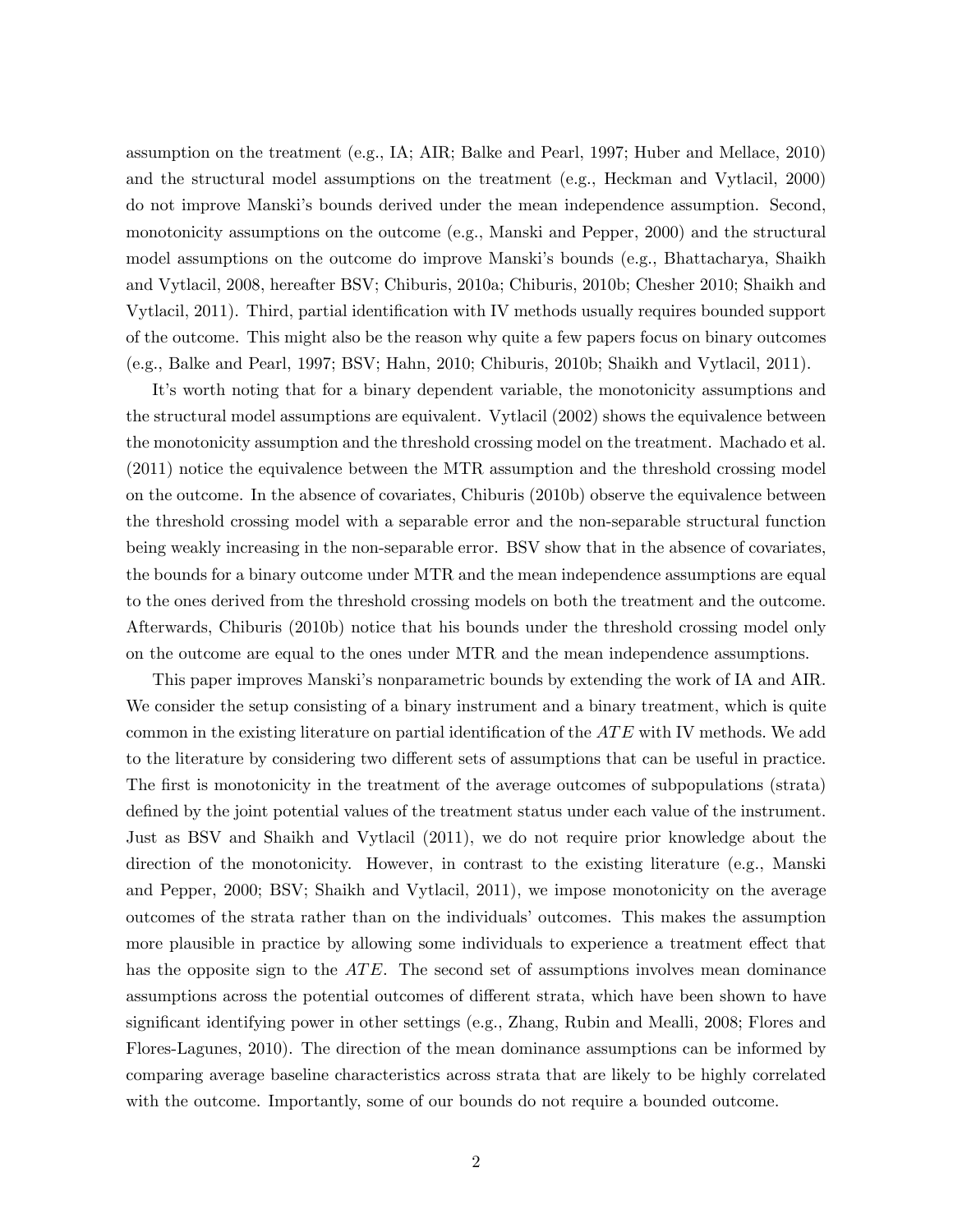A recent paper by Huber and Mellace  $(2010)$  also derives bounds on the  $ATE$  within the IV framework. The main difference between our work and theirs is that we consider the monotonicity assumption on the average outcomes of the strata, which results in narrower bounds and can be justified by economic theory in many applications. Also, we avoid imposing the direction of the monotonicity a priori, while its direction can be inferred from data. In addition, the mean dominance assumptions we consider not only differ from theirs, but the direction of our mean dominance can be informed by comparing the average baseline characteristics across strata, which are estimated by solving an overidentified nonparametric GMM problem.

To illustrate the identification power of our bounds, we analyze the effect of enrolling into the Job Corps program, which is the largest federally-funded job training program for disadvantaged youth in the United States. Using randomization into the program as an instrument, the narrowest bounds on the ATEs derived by our assumptions are  $[24.61, 201.04]$  for weekly earnings,  $[.042, .163]$  for employment, and  $[-142.76, -84.29]$  for public benefits. These bounds are significantly narrower than the IV bounds proposed by Manski (1990), Heckman and Vytlacil (2000) and Kitagawa (2009), when applied to our setting, and the ones by Huber and Mellace (2010). The width of our bounds is also smaller than that under the IV and MTR assumptions of Manski and Pepper $(2000)$ , especially for public benefits. Our bounds on employment are also narrower than the ones proposed by Balke and Pearl (1997), BSV, Chesher (2010), Chiburis (2010b) and Shaikh and Vytlacil (2011) for the case of a binary outcome. Our lower bounds for weekly earnings and employment are 10 percent higher than their respective intention-to-treat  $(TTT)$  effects (22.19 and .038), while the upper bound for public benefits is equal to its ITT effect.<sup>1</sup> Meanwhile, the LATEs for compliers on the three outcomes fall within our narrowest bounds. In sum, our empirical results suggest that enrolling into the Job Corps program increases weekly earnings by at least \$24:61 and employment by at least 4:3 percentage points, and decreases yearly dependence on public welfare benefits by at least \$84.29.

# 2 Framework

#### 2.1 Setup and Benchmark Bounds

Consider a random sample of size n from a population. Let  $D_i \in \{0,1\}$  indicate whether unit i is treated  $(D_i = 1)$  or not  $(D_i = 0)$ , and let  $Z_i \in \{0, 1\}$  be an instrument for treatment. Let  $D_i(1)$ and  $D_i(0)$  denote the treatment individual i would receive if  $Z_i = 1$  or  $Z_i = 0$ , respectively. Our outcome of interest is Y. Denote by  $Y_i(1)$  and  $Y_i(0)$  the potential outcomes as a function of D, i.e., the outcomes individual i would experience if she received the treatment or not, respectively. Finally, let  $Y_i(z, d)$  be the potential outcome as a function of the instrument and the treatment.

<sup>&</sup>lt;sup>1</sup>This is because our bounds derive different numerical results dependent on the sign of the LATE for compliers.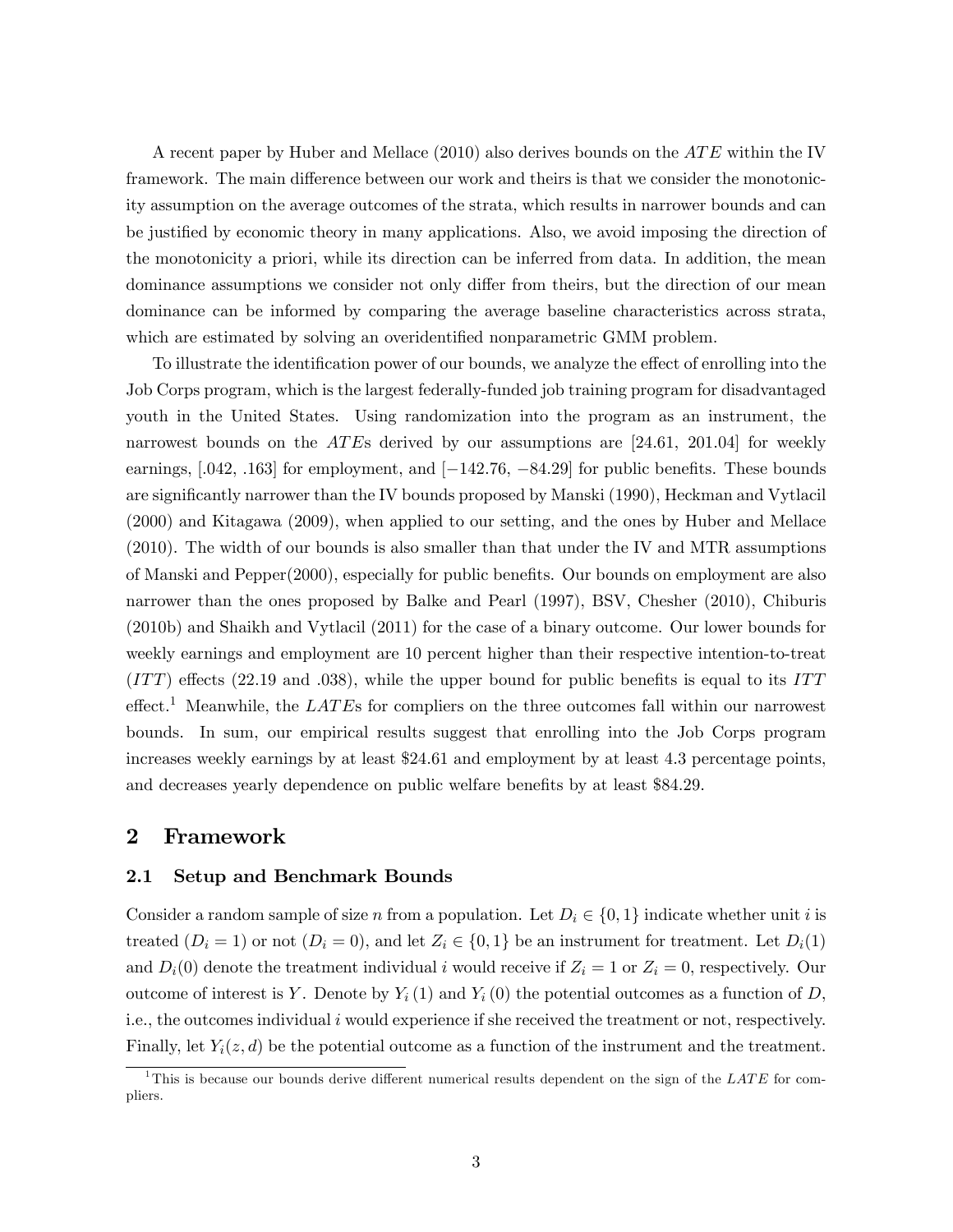Our parameter of interest is the population average treatment effect,  $ATE = E[Y_i(1) - Y_i(0)]$ . For each unit, we observe  $\{Z_i, D_i(Z_i), Y_i(Z_i, D_i(Z_i))\}$ . We omit the subscript i unless necessary for clarity. This setting has received considerable attention in the literature (e.g., AIR, BSV).

AIR partition the population into four strata based on the values of  $\{D_i(0), D_i(1)\}$ :  $\{1, 1\}$ ,  $\{0,0\},\{0,1\}$  and  $\{1,0\}$ . AIR and the subsequent literature refer to these strata as always-takers  $(at)$ , never-takers  $(nt)$ , compliers  $(c)$ , and defiers  $(d)$ , respectively. AIR impose the following assumptions which we adopt:

**Assumption 1** (Randomized Instrument).  $\{Y(0,0), Y(0,1), Y(1,0), Y(1,1), D(0), D(1)\}$  is independent of Z.

**Assumption 2** (Exclusion Restriction).  $Y_i(0, d) = Y_i(1, d) = Y_i(d), d \in \{0, 1\}$  for all i. **Assumption 3** (Nonzero First Stage).  $E[D(1) - D(0)] \neq 0$ .

**Assumption 4** (Individual-Level Monotonicity of D in Z). Either  $D_i(1) \geq D_i(0)$  for all i or  $D_i(1) \leq D_i(0)$  for all i.

Assumptions 1 through 3 are standard assumptions in the IV literature (e.g., IA, AIR, Huber and Mellace, 2010; Blanco, Flores, and Flores-Lagunes, 2012). Assumption 4 rules out the existence of defiers (compliers) when the monotonicity is non-decreasing (non-increasing). The direction of the monotonicity can be inferred from the data given the independence of Z. Following BSV, we order Z so that  $E[D|Z=1] \geq E[D|Z=0]$  to simplify notation.

To partially identify the  $ATE$ , we write it as a function of the average effects for the existing strata. Let  $LATE_k = E[Y(1) - Y(0)|k]$  and  $\pi_k$  denote, respectively, the local average treatment effect and the stratum proportion in the population, for stratum k, with  $k = at$ , nt, c. Let  $\overline{Y}^{zd} = E[Y|Z = z, D = d]$  and  $p_{d|z} = Pr(D = d|Z = z)$ . Under Assumptions 1 through 4, the following quantities are point identified:  $\pi_{at} = p_{1|0}, \pi_{nt} = p_{0|1}, \pi_c = p_{1|1} - p_{1|0},$  $E[Y(1)|at] = \overline{Y}^{01}$ ,  $E[Y(0)|nt] = \overline{Y}^{10}$  and  $LATE_c = (E[Y|Z=1] - E[Y|Z=0])/(p_{1|1} - p_{1|0}).$ As shown in IA and AIR,  $LATE_c$  is point identified for compliers whose treatment status is affected by the instrument, and equals the conventional IV estimand in the absence of covariates. Decomposing the population  $ATE$  as a weighted average of the  $LATE$ s for always-takers, nevertakers, and compliers, we have:

$$
ATE = \pi_{at} LATE_{at} + \pi_{nt} LATE_{nt} + \pi_c LATE_c \tag{1}
$$

$$
= p_{1|1}\overline{Y}^{11} - p_{0|0}\overline{Y}^{00} + p_{0|1}E[Y(1)|nt] - p_{1|0}E[Y(0)|at],
$$
\n(2)

where  $E[Y|Z=z] = E[E[Y|Z=z, D=d]|Z=z]$  is used in the second equality. By equation  $(2)$ , since  $Y(1)$  for never-takers and  $Y(0)$  for always-takers are never observed in the data,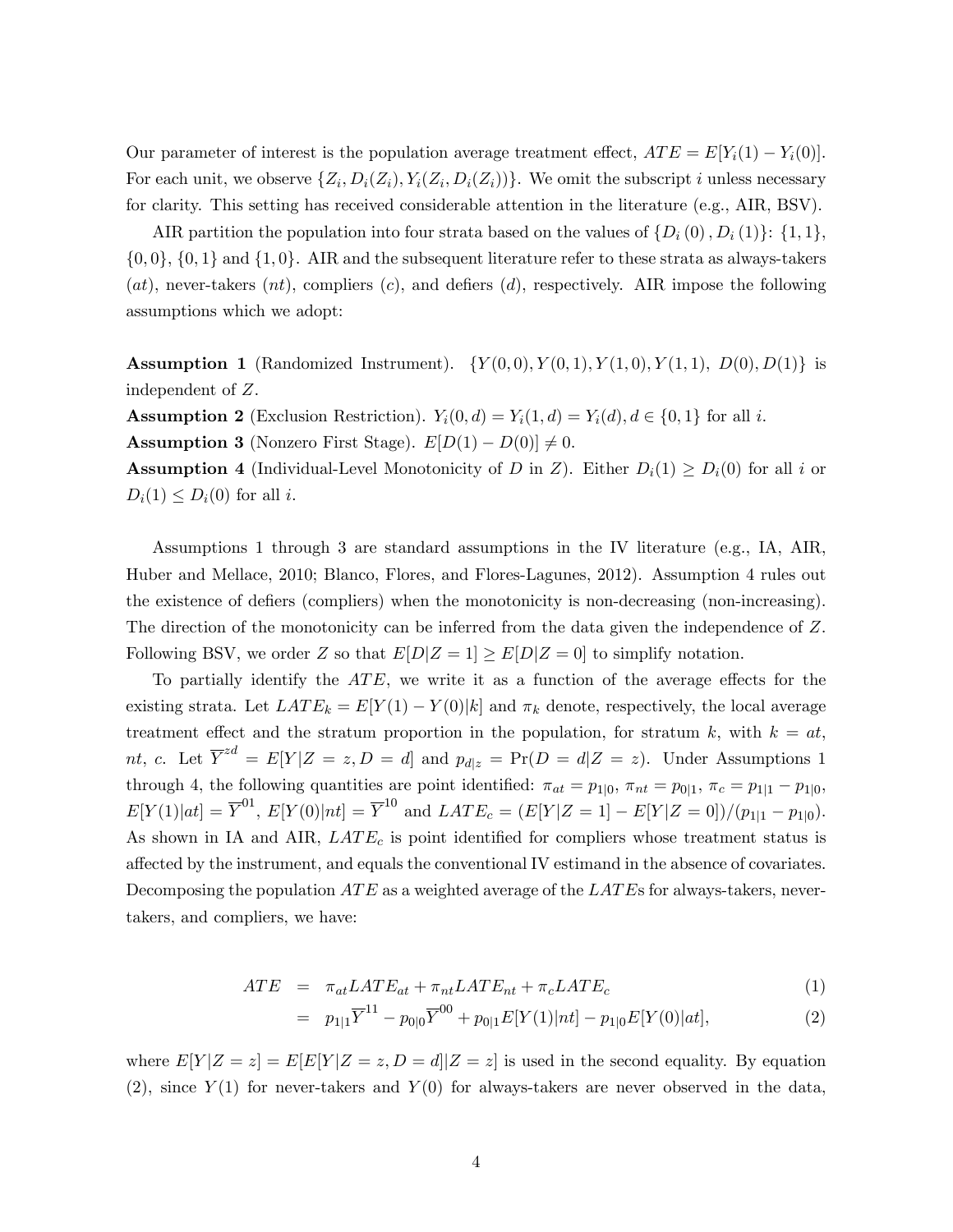additional assumptions are needed to bound  $ATE$ . The most basic assumption considered in the previous literature is the bounded support of the outcome.

**Assumption 5** (Bounded Outcome).  $Y(0), Y(1) \in [y^l, y^u]$ .

This assumption states that the potential outcomes under the two treatment arms have a bounded support. Replacing  $E[Y(1)|nt]$  and  $E[Y(0)|at]$  in equation (2) with  $y<sup>l</sup>$  and  $y<sup>h</sup>$ , we obtain sharp bounds on the  $ATE$  under Assumptions 1 through 5.

**Proposition 1** Under Assumptions 1 through 5 the bounds  $LB \leq ATE \leq UB$  are sharp, where

$$
LB = \overline{Y}^{11} p_{1|1} - \overline{Y}^{00} p_{0|0} + y^l p_{0|1} - y^u p_{1|0}
$$
  

$$
UB = \overline{Y}^{11} p_{1|1} - \overline{Y}^{00} p_{0|0} + y^u p_{0|1} - y^l p_{1|0}.
$$

The bounds in Proposition 1, which we present for reference, coincide with the IV bounds in Manski (1990), Heckman and Vytlacil (2000) and Kitagawa (2009), when applied to our setting, and with those in Huber and Mellace (2010). When the outcome is binary, these bounds also coincide with those in Balke and Pearl (1997).

## 2.2 Bounds under Monotonicity

Now let us introduce the monotonicity assumption we employ to improve the identification power of the bounds in Proposition 1.

**Assumption 6** (Monotonicity in D of Average Outcomes of Strata). (i) Either  $E[Y(1)|k] \geq$  $E[Y(0)|k]$  for all  $k = at, nt, c$ ; or  $E[Y(1)|k] \leq E[Y(0)|k]$  for all  $k = at, nt, c$ . (ii)  $E[Y(1) Y(0)|c| \neq 0.$ 

Assumption 6 requires that the  $LATE$ s of the three existing strata are all either non-negative or non-positive. This assumption is similar to that in BSV, with the important distinction that we impose it on the  $LATEs$  rather than on the individual effects, which makes it more plausible in practice by allowing some individuals to have a treatment effect of the sign different from that of the ATE. Since we ordered Z so that  $E[D|Z = 1] \geq E[D|Z = 0]$ , the direction of the monotonicity is identified from the sign of the IV estimand  $(LATE_c)$  under the current assumptions. The following proposition presents sharp bounds on the  $ATE$  under the additional Assumption 6.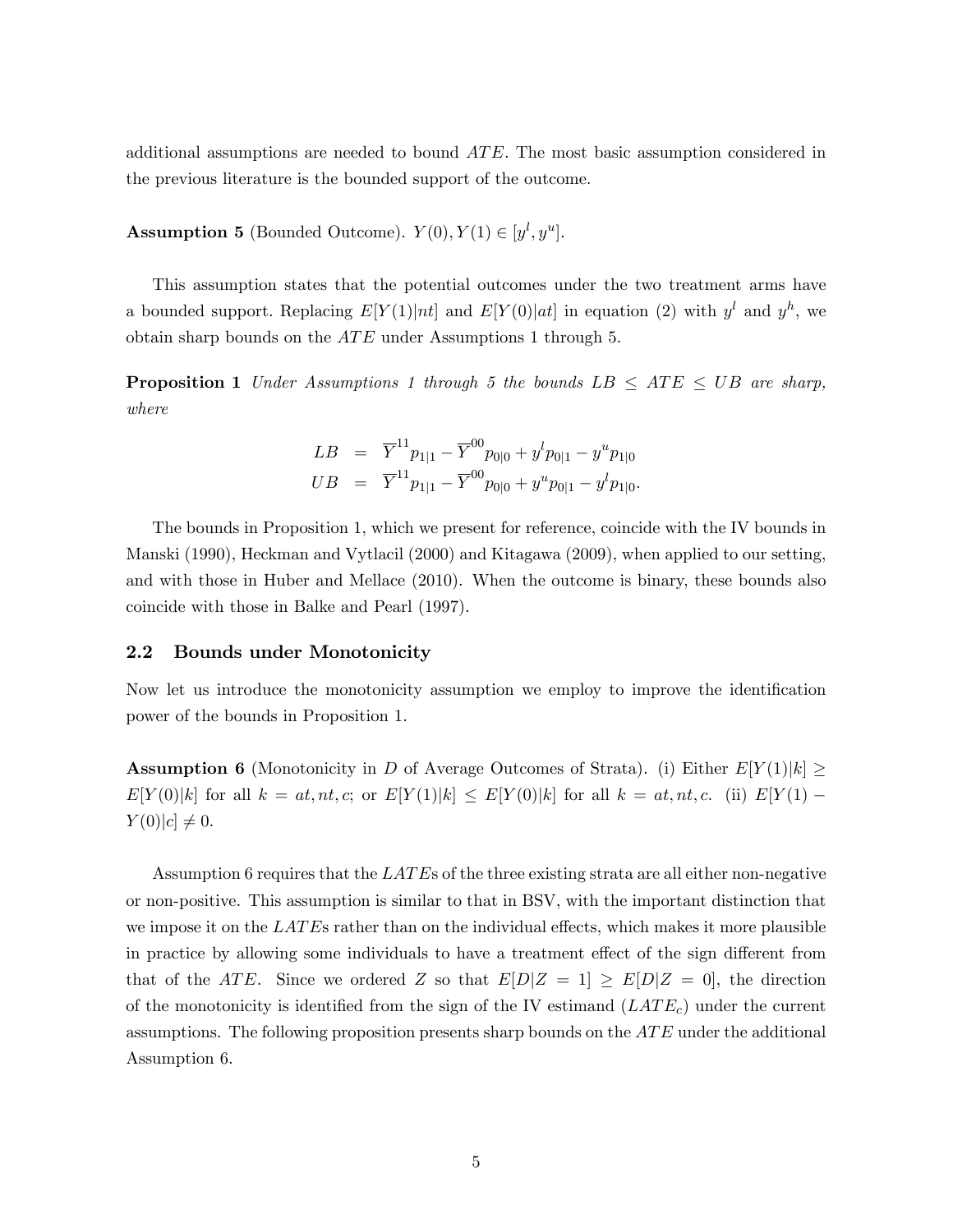**Proposition 2** Under Assumptions 1 through 6 the bounds  $LB \leq ATE \leq UB$  are sharp, where, if  $E[Y|Z = 1] - E[Y|Z = 0] > 0$ ,

$$
LB = E[Y|Z=1] - E[Y|Z=0]
$$
  

$$
UB = \overline{Y}^{11}p_{1|1} - \overline{Y}^{00}p_{0|0} + y^u p_{0|1} - y^l p_{1|0};
$$

and if  $E[Y|Z = 1] - E[Y|Z = 0] < 0$ ,

$$
LB = \overline{Y}^{11} p_{1|1} - \overline{Y}^{00} p_{0|0} + y^l p_{0|1} - y^u p_{1|0}
$$
  

$$
UB = E[Y|Z=1] - E[Y|Z=0].
$$

Depending on the sign of  $LATE<sub>c</sub>$ , either the lower or the upper bound in Proposition 2 improves upon the corresponding bound in Proposition 1. When  $LATE_c > 0$ , the lower bounds on  $LATE_{at}$  and  $LATE_{nt}$  become zero; otherwise, their upper bounds become zero. Consequently, either the lower or upper bound on the  $ATE$  equals the  $ITT$  effect dependent on the sign of  $LATE_c$ . When the outcome is binary, the bounds in Proposition 2 coincide with those in BSV and Chiburis (2010b), which both equal the bounds in Shaikh and Vytlacil (2011) and Chesher (2010) when there are no exogenous covariates other than the binary instrument. Moreover, if  $LATE_c$  is positive (negative) and Assumptions 1 through 6 hold, then the bounds in Proposition 2 equal the bounds obtained by imposing the mean independence assumption of the instrument and increasing (decreasing) MTR assumptions in Manski and Pepper (2000). MTR imposes monotonicity of the outcome in the treatment at the individual level, and it requires one to know the direction of the effect a priori. Depending on the sign of the individual effect, BSV shows the equivalence of their bounds to those under the IV and MTR assumptions for the case of a binary outcome. Thus, in our setting along with the relaxed version of the monotonicity assumption, our results can be seen as an extension of those in BSV to the case of a non-binary outcome.<sup>2</sup>

#### 2.3 Bounds under Mean Dominance

In practice, some strata are likely to have more favorable characteristics and thus better mean potential outcomes than others. The three alternative assumptions below formalize the notion that under the same treatment status, never-takers tend to have the best average potential outcome among the three strata, while always-takers tend to have the worst one.

Assumption 7a.  $E[Y(d)|at] \leq E[Y(d)|nt]$  for  $d = 0, 1$ . **Assumption 7b.**  $E[Y(0)|at] \le E[Y|Z = 0, D = 0]$  and  $E[Y(1)|nt] \ge E[Y|Z = 1, D = 1]$ . **Assumption 7c.**  $E[Y(0)|at] \leq E[Y(0)|c]$  and  $E[Y(1)|nt] \geq E[Y(1)|c]$ .

 $2<sup>2</sup>$  For a discussion of the trade-off between the MTR assumption and assuming monotonicity of the treatment in the instrument, see BSV.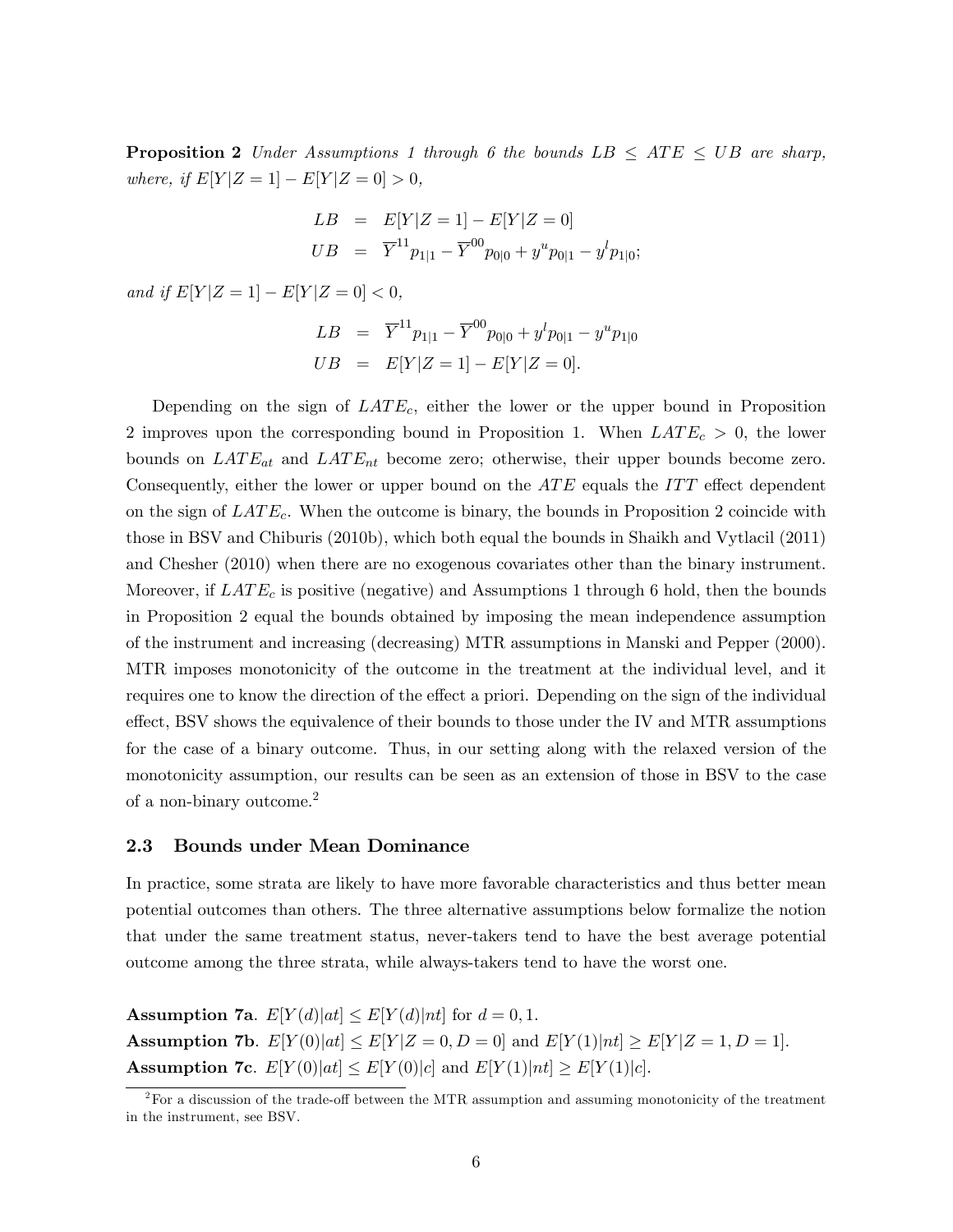The direction of these assumptions can be inverted depending on the application in question. The always-takers and never-takers are likely to be the most "extreme" groups in many applications, so Assumption 7a may be viewed as the weakest of the three. Assumption 7b compares the mean  $Y(0)$  and  $Y(1)$  of the always-takers and never-takers, respectively, to those of a weighted average of the other two strata, while Assumption 7c compares them to those of the compliers. Although none of these assumptions is directly testable, it is possible to obtain indirect evidence about their plausibility by comparing relevant average pre-treatment characteristics of the different strata (e.g., Flores and Flores-Lagunes, 2010; Frumento et al., 2012). For Assumption 7c, the direction may also be inferred by comparing point identified quantities,  $E[Y(1)|at]$  to  $E[Y(1)|c]$  and  $E[Y(0)|at]$  to  $E[Y(0)|c]$ , if these inequalities also hold under the alternative treatment status.

We present bounds under Assumptions 1 through 5 and each of the three versions of Assumption 7. In each case, the lower bound is higher than that in Proposition 1.

 $\textbf{Proposition 3 \ \ } Let \; UB = \overline{Y}^{11} p_{1|1} - \overline{Y}^{00} p_{0|0} + y^u p_{0|1} - y^l p_{1|0}.$ (a) Under Assumptions 1 through 5 and 7a the bounds  $LB \leq ATE \leq UB$  are sharp, where

$$
LB = \overline{Y}^{11} p_{1|1} - \overline{Y}^{00} p_{0|0} + \overline{Y}^{01} p_{0|1} - \overline{Y}^{10} p_{1|0}.
$$

(b) Under Assumptions 1 through 5 and 7b the bounds  $LB \leq ATE \leq UB$  are sharp, where

$$
LB = \overline{Y}^{11} - \overline{Y}^{00}.
$$

(c) Under Assumptions 1 through 5 and 7c the bounds  $LB \leq ATE \leq UB$  are sharp, where

$$
LB = \overline{Y}^{11} p_{1|1} - \overline{Y}^{00} p_{0|0} + \frac{\overline{Y}^{11} p_{1|1} - \overline{Y}^{01} p_{1|0}}{p_{1|1} - p_{1|0}} p_{0|1} - \frac{\overline{Y}^{00} p_{0|0} - \overline{Y}^{10} p_{0|1}}{p_{1|1} - p_{1|0}} p_{1|0}.
$$

Assumptions 7a through 7c have testable implications when combined with Assumption 6, if  $LATE_c < 0$ . The following inequalities are expected to hold:  $\overline{Y}^{01} \leq \overline{Y}^{10}$  (7a);  $\overline{Y}^{01} \leq \overline{Y}^{00}$ and  $\overline{Y}^{11} \leq \overline{Y}^{10}$  (7b); and,  $\overline{Y}^{01} \leq E[Y(0)|c]$  and  $E[Y(1)|c] \leq \overline{Y}^{10}$  (7c). If some (or all) of these inequalities are not rejected in applications, then their corresponding assumptions are expected to hold. The following three propositions provide bounds when Assumptions 6 and 7 are combined.

**Proposition 4** Under Assumptions 1 through 6 and 7a the bounds  $LB \leq ATE \leq UB$  are sharp, where, if  $E[Y|Z = 1] - E[Y|Z = 0] > 0$ ,

$$
LB = \overline{Y}^{11} p_{1|1} - \overline{Y}^{00} p_{0|0} + \max{\{\overline{Y}^{10}, \overline{Y}^{01}\} p_{0|1} - \min{\{\overline{Y}^{10}, \overline{Y}^{01}\} p_{1|0}}
$$
  

$$
UB = \overline{Y}^{11} p_{1|1} - \overline{Y}^{00} p_{0|0} + y^u p_{0|1} - y^l p_{1|0};
$$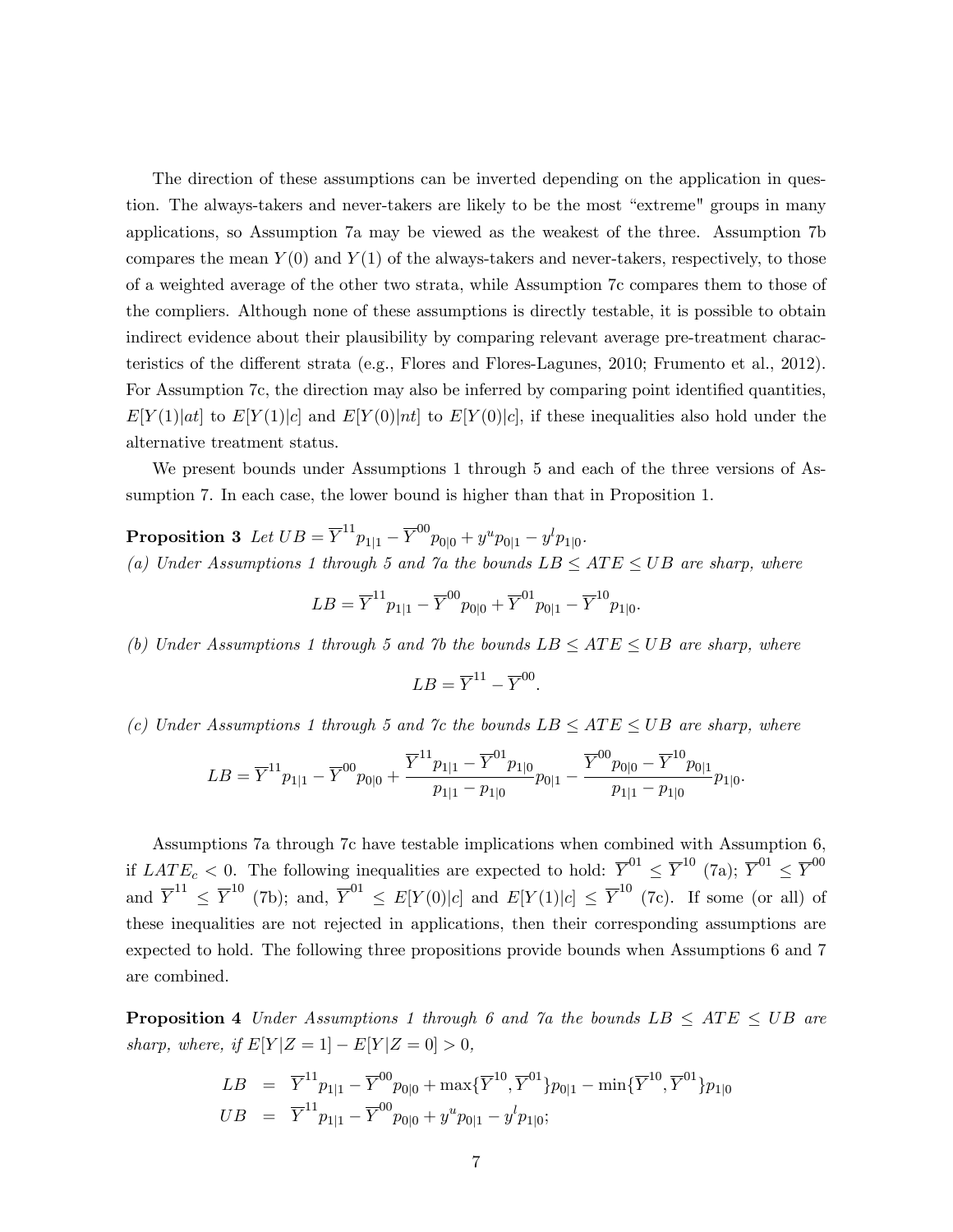and if  $E[Y|Z = 1] - E[Y|Z = 0] < 0$ ,

$$
LB = \overline{Y}^{11} p_{1|1} - \overline{Y}^{00} p_{0|0} + \overline{Y}^{01} p_{0|1} - \overline{Y}^{10} p_{1|0}
$$
  

$$
UB = E[Y|Z=1] - E[Y|Z=0].
$$

**Proposition 5** Under Assumptions 1 through 6 and 7b the bounds  $LB \leq ATE \leq UB$  are sharp, where, if  $E[Y|Z = 1] - E[Y|Z = 0] > 0$ ,

$$
LB = \overline{Y}^{11} p_{1|1} - \overline{Y}^{00} p_{0|0} + \max{\{\overline{Y}^{10}, \overline{Y}^{11}\} p_{0|1} - \min{\{\overline{Y}^{01}, \overline{Y}^{00}\} p_{1|0}}
$$
  

$$
UB = \overline{Y}^{11} p_{1|1} - \overline{Y}^{00} p_{0|0} + y^u p_{0|1} - y^l p_{1|0};
$$

and if  $E[Y|Z = 1] - E[Y|Z = 0] < 0$ ,

$$
LB = \overline{Y}^{11} - \overline{Y}^{00}
$$
  

$$
UB = E[Y|Z = 1] - E[Y|Z = 0].
$$

**Proposition 6** Under Assumptions 1 through 6 and 7c the bounds  $LB \leq ATE \leq UB$  are sharp, where, if  $E[Y|Z = 1] - E[Y|Z = 0] > 0$ ,

$$
LB = \overline{Y}^{11} p_{1|1} - \overline{Y}^{00} p_{0|0} + \max{\{\overline{Y}^{10}, \frac{\overline{Y}^{11} p_{1|1} - \overline{Y}^{01} p_{1|0}}{p_{1|1} - p_{1|0}}\}} p_{0|1}
$$

$$
- \min{\{\overline{Y}^{01}, \frac{\overline{Y}^{00} p_{0|0} - \overline{Y}^{10} p_{0|1}}{p_{1|1} - p_{1|0}}\}} p_{1|0}
$$

$$
UB = \overline{Y}^{11} p_{1|1} - \overline{Y}^{00} p_{0|0} + y^{u} p_{0|1} - y^{l} p_{1|0};
$$

and if  $E[Y|Z = 1] - E[Y|Z = 0] < 0$ ,

$$
LB = \overline{Y}^{11} p_{1|1} - \overline{Y}^{00} p_{0|0} + \frac{\overline{Y}^{11} p_{1|1} - \overline{Y}^{01} p_{1|0}}{p_{1|1} - p_{1|0}} p_{0|1} - \frac{\overline{Y}^{00} p_{0|0} - \overline{Y}^{10} p_{0|1}}{p_{1|1} - p_{1|0}} p_{1|0}
$$
  
\n
$$
UB = E[Y|Z = 1] - E[Y|Z = 0].
$$

Note that, if  $LATE_c < 0$ , the bounds in Propositions 4 through 6 do not require boundedness of the outcome, because Assumption 6 improves upon the upper bound in Proposition 1, while Assumption 7 improves upon the lower bound. In contrast, if  $LATE_c > 0$ , Assumptions 6 and 7 each improve only upon the lower bound in Proposition 1. The bounds in Propositions 4 through 6 are narrower compared with the bounds in Proposition 2 and the corresponding bounds in Proposition 3. This is because under the combined assumptions, the monotonicity assumption improves upon further either the lower or upper bound in Proposition 3, depending on the sign of  $LATE_c$ , while the mean dominance assumptions further improve upon the lower bound in Proposition 2.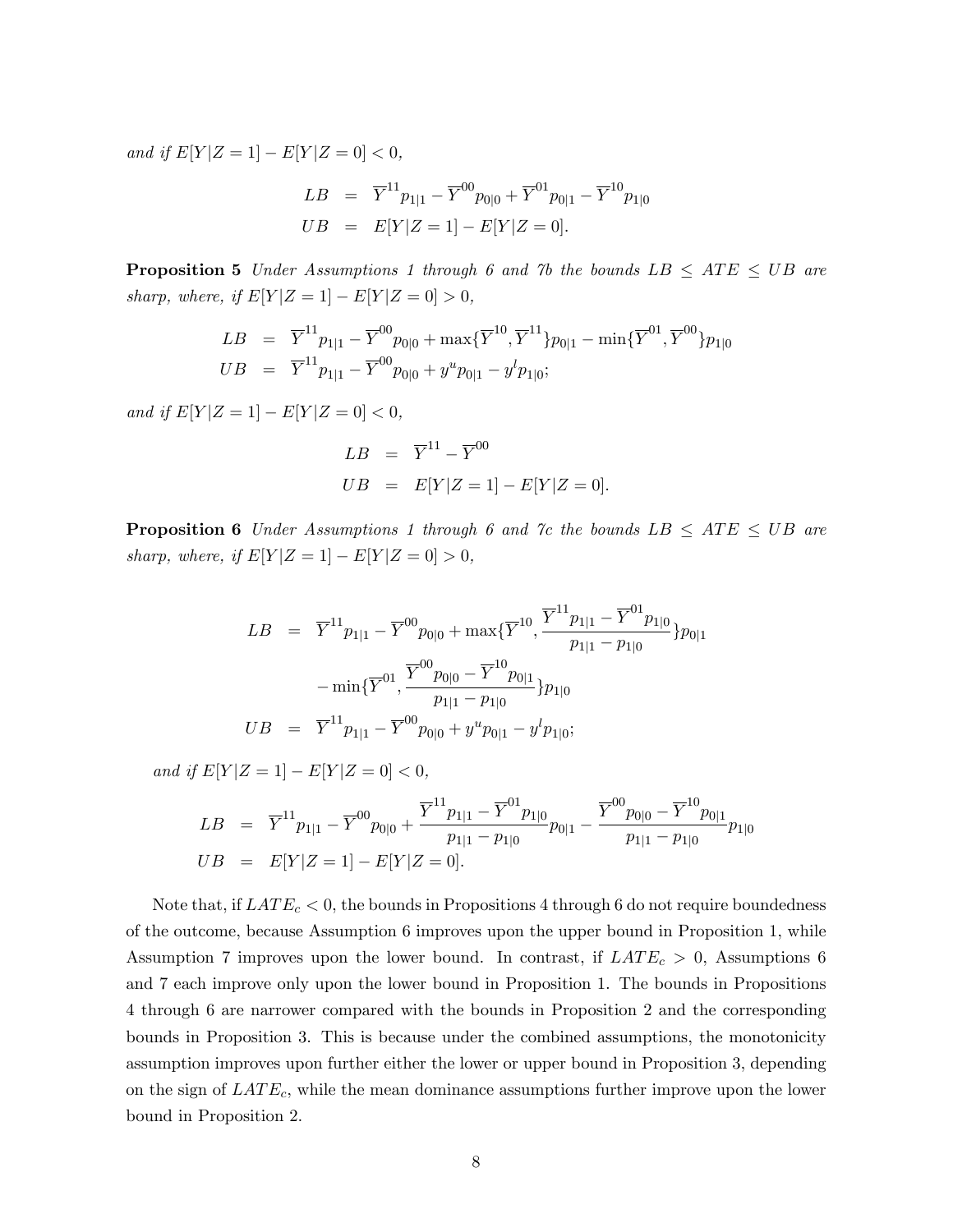Proposition 5 overlaps with the bounds recently derived by Chiburis (2010a) under the MTR assumption without specifying a priori direction and the decreasing MTS assumption, as well as the mean independence assumption of the instrument. This is because Assumption 7b coincides with the decreasing MTS assumptions imposed on the counterfactual average outcomes for always-takers and never-takers (i.e.,  $E[Y(0)|at]$  and  $E[Y(1)|nt]$ ). The form of Chiburis' bounds, however, cannot simplify to Proposition 6, in that his monotonicity assumptions also involve the counterfactual average outcome for the mixture of never-takers and compliers and that for the mixture of always-takers and compliers (i.e.,  $E[Y(1)|Z=0,D=0]$  and  $E[Y(0)|Z=1,D=1]$ ), which are not involved in our setting.

It is important to note that the bounds in Proposition 6 are also the sharp bounds for ATE if we replace Assumption 7c with the assumption,  $E[Y(d)|at] \leq E[Y(d)|c] \leq E[Y(d)|nt]$ for  $d = 0, 1$ . However, since  $E[Y(d)|c]$  may suffer from the potential issue of a weak IV (i.e.,  $p_{1|1} - p_{1|0}$  is close to zero), and thus be more difficult to estimate than  $E[Y|Z=d, D=d]$ . Consequently, the estimated bounds in Proposition 5 may produce narrower confidence intervals than those in Proposition 6 if  $p_{1|1} - p_{1|0}$  is close to zero.

#### 2.4 Estimation and Inference

Some of our bounds involve minimum (min) or maximum (max) operators, which create complications for estimation and inference. First, because of the concavity (convexity) of the min (max) function, sample analog estimators of the bounds can be severely biased in small samples. Second, closed-form characterization of the asymptotic distribution of estimators for parameters involving min or max functions are very difficult to derive and, thus, usually unavailable. Furthermore, Hirano and Porter (2012) show that there exist no locally asymptotically unbiased estimators and no regular estimators for parameters that are nonsmooth functionals of the underlying data distribution, such as those involving min or max operators. These issues have generated a growing literature on inference methods for partially identified models of this type (see Tamer, 2010, and the references therein).

We employ the methodology proposed by Chernozhukov, Lee and Rosen (2011) (hereafter CLR) to obtain conÖdence regions for the true parameter value, as well as half-median unbiased estimators for the lower and upper bounds. The half-median-unbiasedness property means that the upper (lower) bound estimator exceeds (falls below) the true value of the upper (lower) bound with probability at least one half asymptotically. This is an important property because achieving local asymptotic unbiasedness is not possible, implying that "bias correction procedures cannot completely eliminate local bias, and reducing bias too much will eventually cause the variance of the procedure to diverge" (Hirano and Porter, 2012). For details on the procedure of applying CLRís method to our bounds see the Appendix. For the bounds without min or max operators, we use sample analog estimators and construct the confidence regions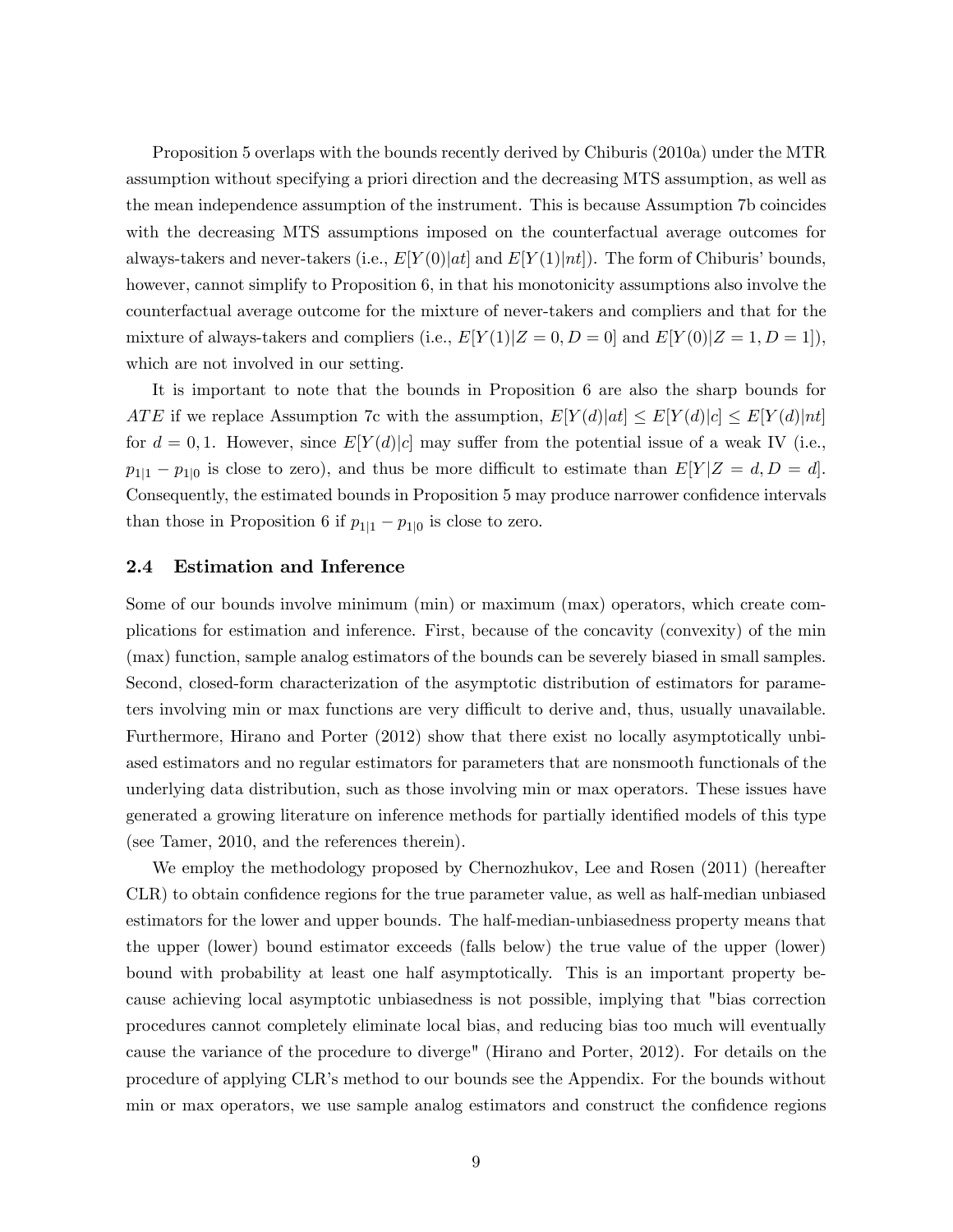for the true parameter value proposed by Imbens and Manski (2004).

# 3 Bounds on Population Average Treatment Effects of Job Corps

## 3.1 Data

Job Corps (JC) is the largest and most comprehensive education and job training program in the United States. It offers to economically disadvantaged youth aged 16 to 24 years old academic education, vocational training, residential living, health care and health education, counseling and job placement assistance. According to the U.S. Department of Labor (2005), a typical JC student lives at a local JC center for eight months and receives about 1100 hours of academic and vocational instruction, which is equivalent to approximately one year in high school.

We employ data from the National Job Corps Study (NJCS), a randomized experiment undertaken in the mid-to-late nineties. The study examined the impacts of JC on labor market outcomes, welfare dependence and several other outcomes to help assess whether the program achieved its goals of helping students become more responsible and productive citizens. Eligible applicants were randomly assigned to treatment and control groups. Individuals in the control group were embargoed from the program for a period of three years. The research sample was interviewed at random assignment and at 12, 30, and 48 months after random assignment. Taking advantage of randomization, most of previous works on JC study ITT effects or LATEs for compliers (e.g., Burghardt et al., 2001; Schochet, Burghardt, and Glazerman, 2001; Schochet, Burghardt, and McConnell, 2008; Lee, 2009; Blanco, Flores, and Flores-Lagunes, 2012). The noncompliance behavior, however, tends to dilute the impacts of JC. In our sample, 73% of individuals of the treatment group actually enrolled in JC, while 4% of individuals of the control group also enrolled. Even adjusting to noncompliance by examining  $LATE_c$ , that effect is representative for a subpopulation accounting for 69% in the population of our interest.

We make inference about the population  $ATE$ , which is of great public interest, using data on individuals who responded to the 48-month interview. The outcome variables we consider are weekly earnings and employment at Week 208 and public assistance benefits received during the fourth year after randomization<sup>3</sup>. Given the objectives and services provided by JC (e.g., academic and vocational training, job search assistance), it tends to have positive effects on participants' labor market outcomes, though the direction of these effects may be inverted in the short run. On one hand, individuals who enroll in JC could be less likely to be employed while undergoing training, which is usually referred to as the "lock-in" effect (van Ours,  $2004$ ). On the other hand, some participants may raise their reservation wages after training and

<sup>&</sup>lt;sup>3</sup>Benefits include Aid to Families with Dependent Children (AFDC) or Temporary Assistance for Needy Families (TANF), food stamps, Supplemental Security Income (SSI) or Social Security Retirement, Disability, or Survivor (SSA), and General Assistance.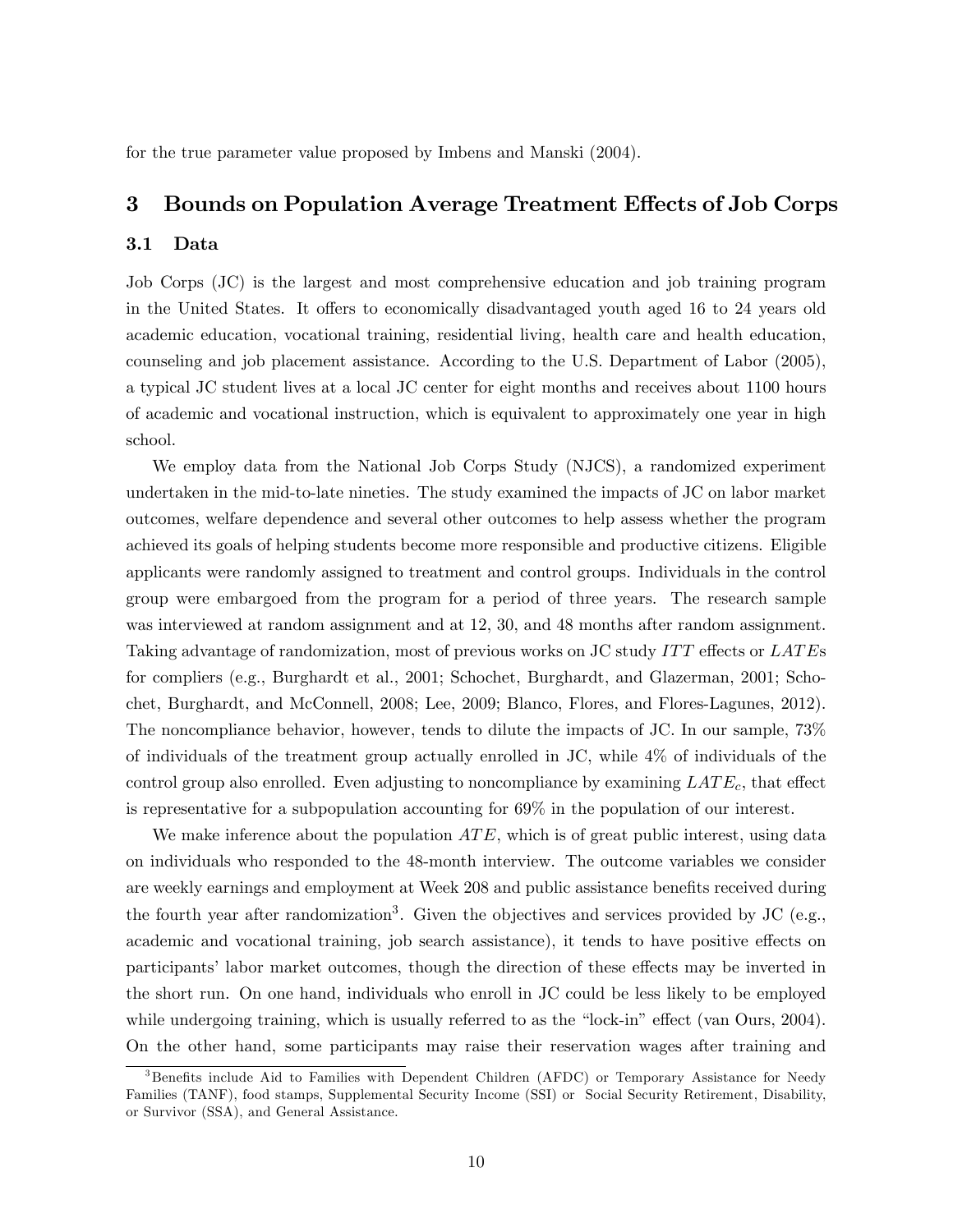choose to be unemployed by rejecting some job offers. Both potential threats make participants possibly experience lower earnings than those who do not enroll in JC in the short run. Given a long enough period of time, however, trained individuals are no longer "locked-in" away from employment and those raising reservation wages find jobs, and both of them are more likely to have higher earnings after training. Consistent with this view, Schochet, Burghardt, and Glazerman  $(2001)$  and Lee  $(2009)$  find negative effects of JC on weekly earnings and employment in the short run, but positive effects in the long run.

Participation in JC may also affect welfare dependence differently in the short and long runs. In the short run, participants may experience a reduction in welfare receipt while they enroll in JC, because the program provides shelter (except to nonresidential students), food, and a stipend. In the long run, after they leave JC, participants may receive less public income support because of higher earnings. In contrast with this expectation, Schochet, Burghardt, and Glazerman  $(2001)$  report that the reductions in benefit receipt persisted throughout 4 years after randomization. Therefore, we focus our analysis on the latest measures available of labor market outcomes and welfare dependence in the NJCS.

The treatment variable indicates whether or not the individual ever enrolled in JC during the 208 weeks (i.e., four years) after random assignment. The random assignment indicator serves as an instrument for JC enrollment. Two samples are obtained by dropping individuals with missing relevant variables from the survey.<sup>4</sup> The sample for weekly earnings and employment involves 10,520 individuals (4,187 and 6,333 in the control and treatment groups, respectively), while for public benefits  $10,976$  individuals  $(4,387 \text{ and } 6,589 \text{ in the control and treatment groups,})$ respectively). Finally, due to both design and programmatic reasons, some subpopulations were randomized in the NJCS with different (but known) probabilities (Schochet, Burghardt, and Glazerman, 2001). Hence, we employ design weights throughout our analysis.<sup>5</sup>

Table 1 reports the average baseline characteristics of both samples by treatment assignment status along with the percentage of missing values for each of those variables. The pretreatment variables include demographic characteristics, education and background variables, employment, earnings and public benefits dependency at baseline, as well as labor market outcomes in the year prior to randomization. As one would expect, the average pre-treatment characteristics of the treatment and control groups are similar in both our samples due to randomization, with the difference in means being statistically different from zero at the five percent level for only one variable (personal income: 3,000-6,000). Thus, both our samples maintain the balance of baseline variables between the control and treatment groups.

<sup>&</sup>lt;sup>4</sup>We derive two samples because individuals with missing labor market outcomes and with missing public benefits are different.

<sup>&</sup>lt;sup>5</sup>Specifically, the weight we employ addresses sample design, 48-month interview design, and 48-month interview non-response.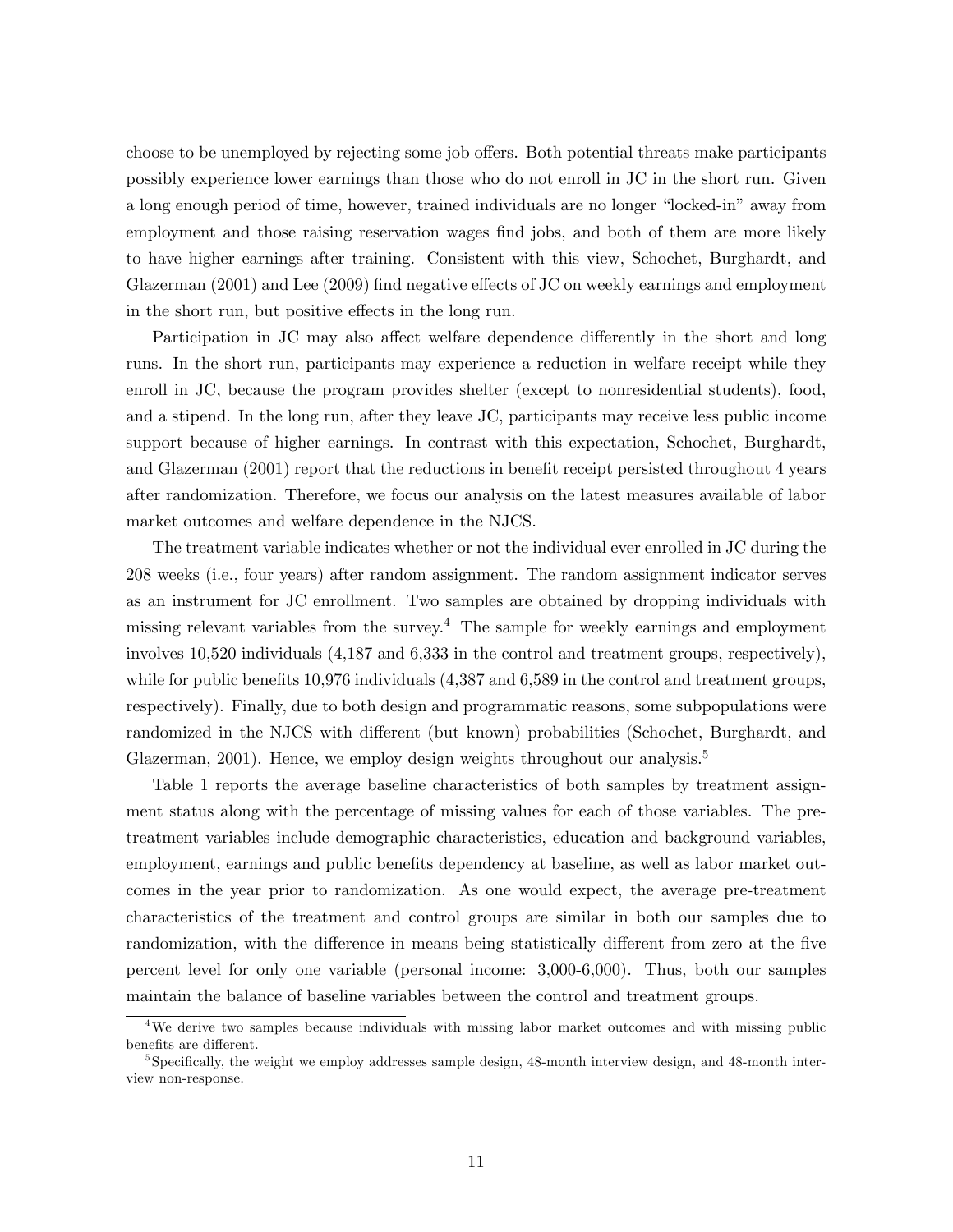#### 3.2 Assessment of Assumptions

Table 2 shows some relevant point identified averages for both samples. The noncompliance behavior is similar between the two samples. As we have already mentioned, 73% of individuals of the treatment group actually enrolled in JC, while 4% of individuals of the control group also enrolled during the  $208$  weeks after randomization. The  $ITT$  effects on weekly earnings, employment and public benefits are  $22.19$ ,  $.038$  and  $-84.29$ , respectively. These effects are all statistically significant, with their signs as expected. The  $LATE_c$  estimates for compliers on earnings, employment and public benefits are  $32.29, .055$  and  $-122.28$ , respectively, 45 percent higher than their corresponding ITT estimates. By Assumption 6, the sign of  $LATE_c$ identifies the sign of the  $LATE$ s for the other two strata. Thus, our estimates of  $LATE_c$ indicate positive population average treatment effects on weekly earnings and employment and a negative population effect on public benefits.

The middle part of Table 2 shows the proportion of each stratum. In both samples, the proportion of compliers is the largest, :69, followed by never-takers, :27, and always-takers, 04. And by Assumption 6, there are no defiers in our samples. The end part of Table 2. reports the point identified averages cited in Assumptions 6 and  $7<sup>6</sup>$  These estimates are all statistically significant and follow a certain pattern in both samples: under the treated status, the average outcome for always-takers is the smallest, followed by the average for the mixture of always-takers and compliers, and the average for compliers, while under the untreated status, the average outcome for compliers is the smallest, followed by the average for the mixture of never-takers and compliers, and the average for never-takers.

As mentioned previously, differences across these point identified averages may provide a preliminary hint for Assumption 7. To begin, we may infer the direction of Assumption 7c by comparing the identified averages of always-takers and never-takers to those of compliers under the same treatment status. The hypotheses that  $E[Y(1)|at] \leq E[Y(1)|c]$  and  $E[Y(0)|c] \leq$  $E[Y(0)]$ nt are not rejected for all of the three outcomes. Thus, if the same relationship with compliers also hold under the alternative treatment status, we may expect Assumption 7c to hold. Furthermore, since the  $ITT$  effect on public benefits is negative, testable implications are available when Assumption 7 is combined with Assumption 6, as discussed in Section 2.3. These testable implications are not rejected in our application.

More importantly, indirect evidence of Assumption 7 are obtained by estimating the average baseline characteristics across strata from an overidentified nonparametric GMM problem. For details on the GMM procedure see Appendix. Tables 3 and 4 show these estimates and their differences across strata for our samples. The average characteristics across strata are similar

 $6$ As in Lee (2009), we use a *transformed measure* to estimate the sample averages of weekly earnings and public benefits to minimize the effect of outliers. Specifically, the entire observed outcome distribution (for either weekly earnings or public benefits) is split into 20 percentile groups  $(5^{th}, 10^{th}, \ldots, 95^{th})$ , and then the mean outcome within each of the 20 groups is assigned to each individuals.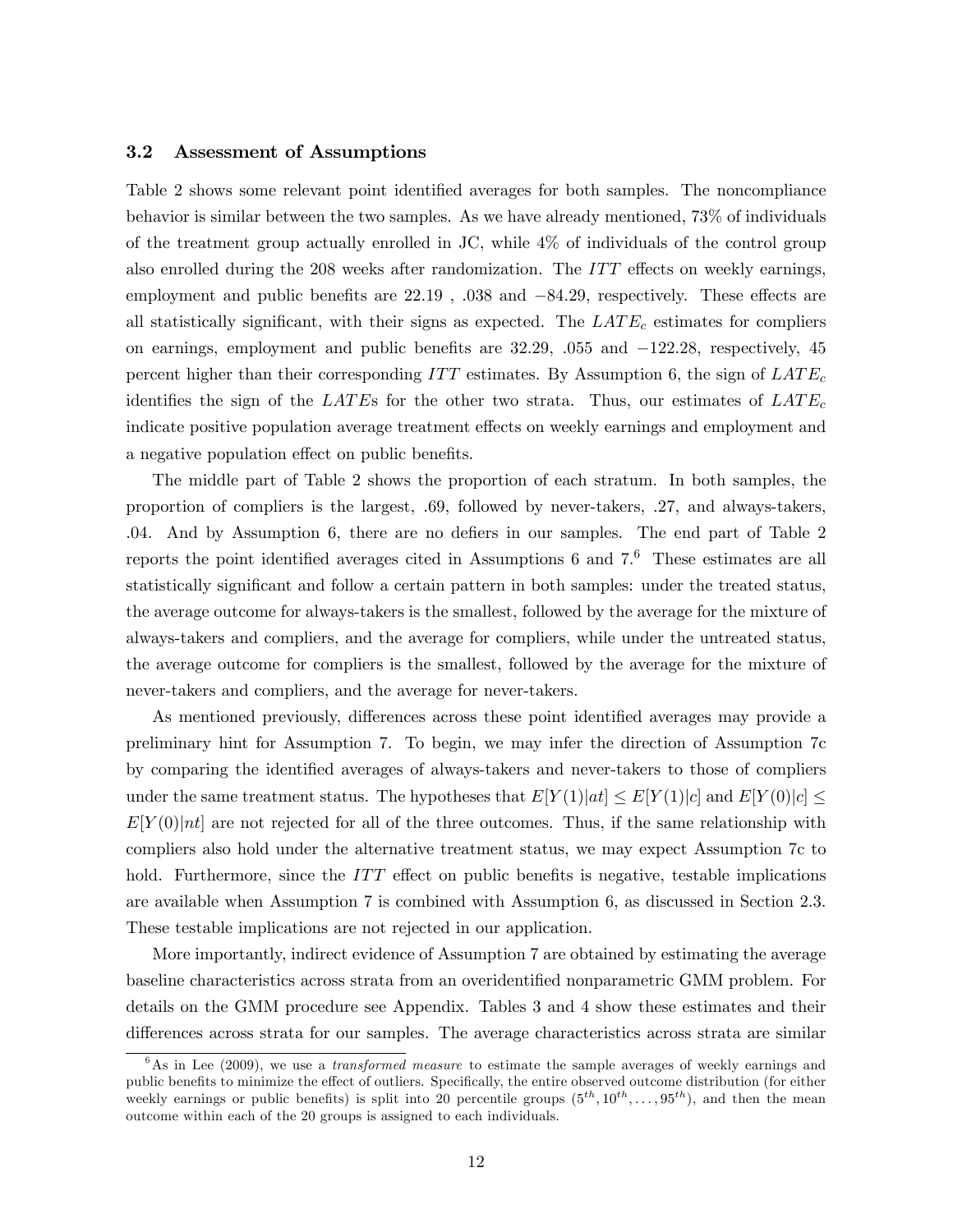between the two samples. Among the three strata, never-takers are more likely to be female, older, married, to have children, higher level of education, personal income above \$9,000 (less likely to have personal income below \$3,000), higher weekly earnings at baseline, and to have better labor market outcomes the year before randomization. By contrast, always-takers tend to be male, younger, to have lower level of education at baseline, and to have lower earnings in the previous year. Furthermore, the statistical significance of the difference between alwaystakers and never-takers indirectly supports Assumption 7a, while the statistical significance of the differences compared to compliers (i.e., columns  $4$  and  $5$ ) tends to support Assumption 7c. Meanwhile, when the differences across the three strata are all statistically significant, Assumption 7b are more likely to hold. Note that these differences become more convincing evidence of Assumption 7 on the labor market outcomes under the untreated arm than those under the treated arm. However, the differences across the strata in the public benefit dependency at the baseline are not statistically significant.<sup>7</sup> We conclude from these results that the data do not provide indirect evidence against Assumption 7, and that the point estimates of the differences suggest that the assumption is plausible.

#### 3.3 Empirical Results

Table 5 shows our bounds on the *ATE*s on the labor market outcomes and the public dependency under Proposition 1 through Proposition 6. Under each pair of the estimated bounds, we report a 95% level confidence interval for the true parameter. Since the bounds for weekly earnings and employment in Propositions 4 through 6 involve max or min operators, we report the half-median unbiased estimators and the corresponding confidence intervals proposed by CLR. The bounds without max or min operators are estimated with sample analogs and their confidence intervals are obtained by the method of Imbens and Manski (2004).

We begin with the  $ATE$  on weekly earnings in the first two columns. Proposition 1 provides the bounds in the AIR setting under the bounded-outcome assumption (A.5). The estimated bounds are rather wide and fail to identify the sign of the ATE. Note that these bounds are also the IV bounds proposed by Manski (1990), Heckman and Vytlacil (2000) and Kitagawa  $(2009)$ , when applied to our setting, and the ones by Huber and Mellace (2010). The ATE in Proposition 2 under the monotonicity assumption  $(A.6)$  is bounded between [22.19, 201.02], obtained by identifying positive  $LATEs$  for always-takers and never-takers. Note that they are also the ones under the IV and MTR assumptions proposed by Manski and Pepper (2000). The mean dominance assumptions (A.7) improve upon the lower bound in Proposition 1, and negative effects are ruled out in Propositions 3b and 3c in the absence of assuming the sign of LAT Es. When we impose Assumptions 1 through 7 together, all of our bounds and their corresponding confidence intervals lie in the positive region. In particular, the bounds on the

 $7$ Unfortunately, information about the amount of public benefits in dollars is unavailable at the baseline.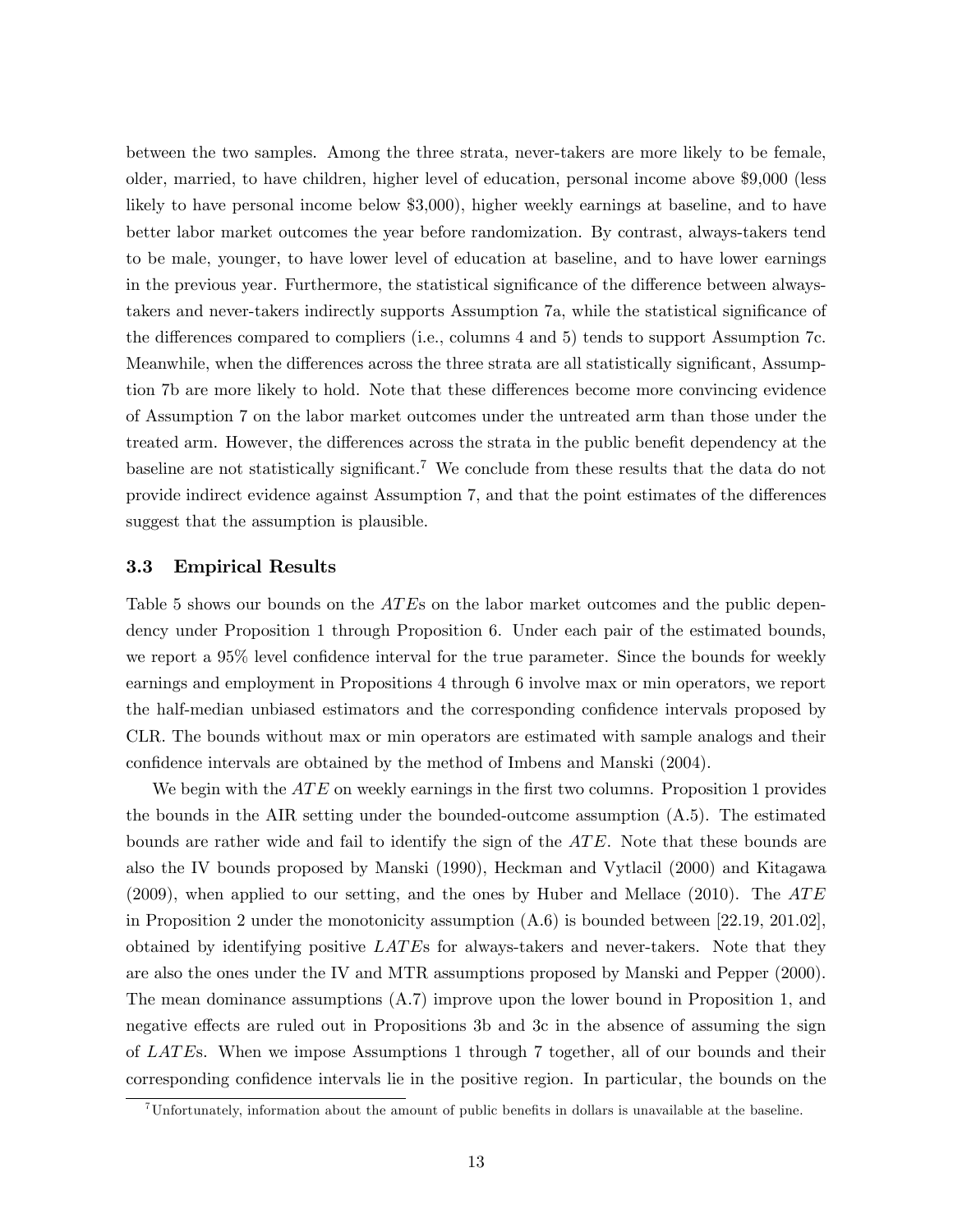$ATE$  on the weekly earnings in Proposition 6 are the narrowest, [24.61, 201.04], with the lower bound 10 percent higher than the ITT effect (22.19), while the  $LATE_c$  for compliers (32.29) falls within the bounds. It turns out that informing the unobserved terms (i.e.,  $E[Y(0)|at]$  and  $E[Y(1)|nt]$  from the point identified outcomes of compliers provide a sharper lower bound on the ATE on the weekly earnings than that obtained by identifying the sign of  $LATE_{at}$  and  $LATE_{nt}$  under the monotonicity assumption (A.6).

The next two columns show the bounds on the  $ATE$  on the employment, whose value is between 0 and 1. A similar pattern to the bounds for the weekly earnings is also found in the bounds for the employment. Note that the bounds in Proposition 1,  $[-.015, .163]$ , unable to identify the sign of the  $ATE$ , also coincide with those in Balke and Pearl (1997) for the case of a binary outcome. The bounds in Proposition 2 derive a positive  $ATE$ , which varies between [:038, :163], and also equal the ones proposed by BSV, Chesher (2010), Chiburis (2010b) and Shaikh and Vytlacil (2011), all of which analyze a binary outcome. Again, Proposition 6 provides the narrowest bounds on the  $ATE$  on the employment under Assumptions 5, 6 and 7c,  $[.042, .163]$ , with the lower bound 10 percent higher than the ITT effect ( $.038$ ), while the  $LATE_c$  for compliers (.055) falls within the bounds in Proposition 6.

The final two columns report the bounds on the  $ATE$  on the public benefits. Different from the labor market outcomes, since the  $ITT$  effect on the public benefits is negative, imposing only the monotonicity assumption improves upon its upper bound in Proposition 1, while imposing only the mean dominance assumptions improves upon its lower bound. The bounds in Proposition 1 are extremely wide and uninformative. The monotonicity assumption  $(A.6)$ has a strong identification power compared with the mean dominance assumptions  $(A.7)$  in the case of the public benefits, in that the former identifies the negative sign of the  $ATE$  on the public benefits, though the latter greatly sharpen the lower bound in Proposition 1 by at least 70 percent. However, once we consider the two types of assumptions together, the bounded outcome assumption is no longer necessary and the width of the bounds shrink dramatically. Under the combined assumptions, the estimated bounds and their corresponding confidence intervals lie in the negative region. Proposition 6 provides the narrowest bounds on the  $ATE$ on public benefits,  $[-142.76, -84.29]$ , with the upper bound equal to the ITT effect, while the  $LATE_c$  on compliers  $(-122.28)$  falls within the bounds.

# 4 Conclusion

This paper derives sharp nonparametric bounds on the population average treatment effects by extending the work of Imbens and Angrist (1994) and Angrist, Imbens and Rubin (1996). The favorable bounds are derived by combining two sets of assumptions. The first is monotonicity in the treatment of the average outcomes of strata without specifying a priori direction. The second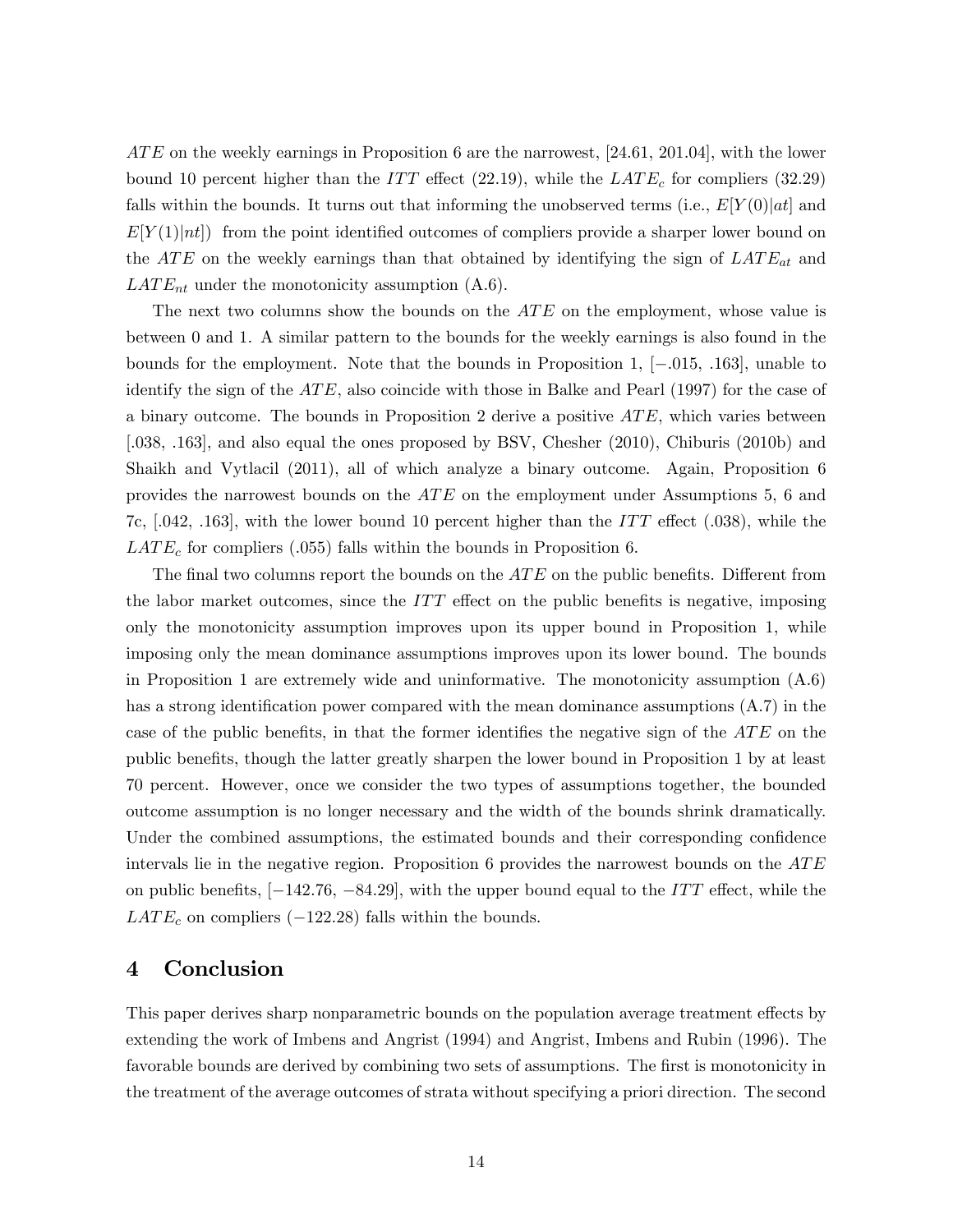is mean dominance assumptions on average potential outcomes across strata. Importantly, some of our bounds do not require a bounded support. And empirically, the direction of the mean dominance assumption can be inferred from data by estimating an overidentified nonparametric GMM problem. The application to the Job Corps program illustrates the informativeness of our bounds. Our empirical results suggest that enrolling into the program increases weekly earnings by at least \$24:61 and employment by at least 4:3 percentage points at Week 208 after randomization, and decreases the dependence on public welfare benefits by at least \$84.29 during the fourth year after randomization.

We close by pointing out that a similar analytical strategy to the one followed here can be used to bound the  $ATE$  when the instrument does not satisfy the exclusion restriction, in which case the local average treatment effect for compliers can be bounded as in Flores and Flores-Lagunes (2012). In addition to solving the endogeneity issue, the strategy can also be applied to the identification of direct and indirect effects (e.g., Rubin, 2004; Sjölander, 2009; VanderWeele, 2011)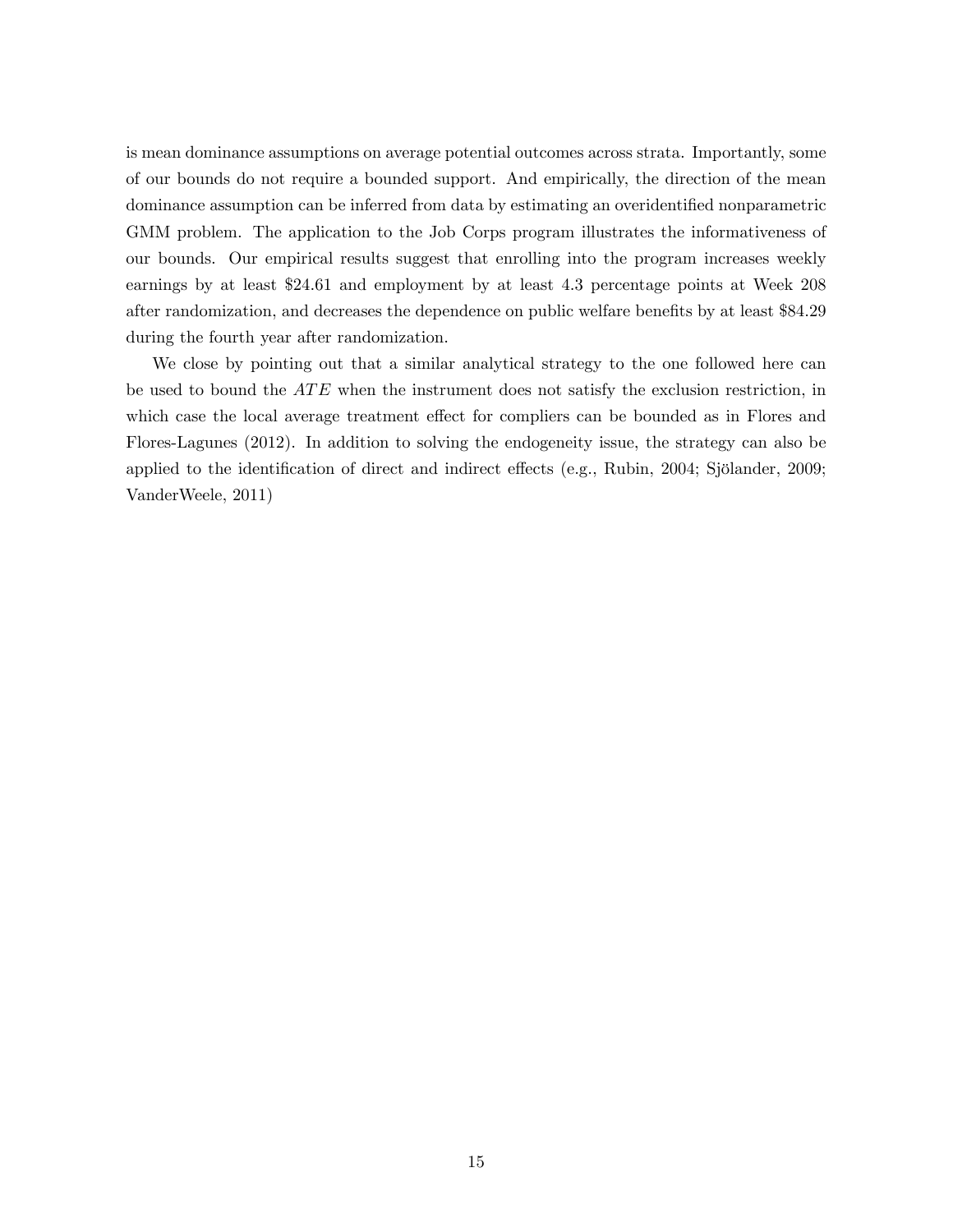|                            |                  | Sample for Labor Market Outcomes |           |                  |                  | Sample for Public Assistance Benefits |          |                   |
|----------------------------|------------------|----------------------------------|-----------|------------------|------------------|---------------------------------------|----------|-------------------|
|                            |                  | Missing $Z=1$                    | $Z=0$     | Diff.(Std.Err.)  |                  | Missing $Z=1$                         | $Z=0$    | Diff.(Std.Err.)   |
|                            | Prop.            |                                  |           |                  | Prop.            |                                       |          |                   |
| Female                     | $\overline{0}$   | .417                             | .407      | $.009$ $(.010)$  | $\theta$         | .415                                  | .406     | $.009$ $(.010)$   |
| Age at Baseline            | $\theta$         | 18.42                            | 18.38     | .035(.042)       | $\boldsymbol{0}$ | 18.41                                 | 18.38    | .031(.041)        |
| White, Non-hispanic        | $\theta$         | .273                             | $.266\,$  | $.007$ $(.009)$  | $\overline{0}$   | .274                                  | .269     | .005(.009)        |
| Black, Non-Hispanic        | $\theta$         | .483                             | .478      | .005(.010)       | $\overline{0}$   | .477                                  | .474     | $.003$ $(.010)$   |
| Hispanic                   | $\theta$         | .171                             | .179      | $-.008(.008)$    | $\boldsymbol{0}$ | .172                                  | .180     | $-.008(.007)$     |
| Other Race/Ethnicity       | $\boldsymbol{0}$ | .073                             | $.078\,$  | $-.005(.005)$    | $\boldsymbol{0}$ | .076                                  | $.076\,$ | .000(.005)        |
| Never Married              | .017             | .916                             | $.915\,$  | .001(.006)       | .020             | .914                                  | $.915\,$ | $-.001(.005)$     |
| Married                    | .017             | .020                             | $.022\,$  | $-.002$ $(.003)$ | .020             | .020                                  | .022     | $-.001(.003)$     |
| Living Together            | $.017\,$         | .040                             | $.041$    | $-.001(.004)$    | .020             | .040                                  | .041     | $-.001(.004)$     |
| Separated                  | $.017\,$         | .024                             | $.022\,$  | $.002$ $(.003)$  | $.020\,$         | .025                                  | $.022\,$ | $.003$ $(.003)$   |
| Has Child                  | .007             | $.181\,$                         | $.184\,$  | $-.003(.008)$    | .008             | .181                                  | .183     | $-.002(.008)$     |
| Number of Children         | $.011\,$         | .253                             | .248      | .005(.012)       | .012             | .251                                  | .247     | .004(.012)        |
| Personal Education         | .018             | 10.08                            | 10.09     | $-.008(.031)$    | $.021\,$         | 10.08                                 | 10.10    | $-.019(.030)$     |
| Mother's Education         | $.194\,$         | 11.50                            | $11.51\,$ | $-.011(.058)$    | $.197\,$         | 11.49                                 | 11.53    | $-.042$ $(.057)$  |
| Father's Education         | $.391\,$         | 11.43                            | 11.54     | $-.110(.073)$    | $.394\,$         | 11.45                                 | 11.57    | $-.127*$ $(.072)$ |
| Ever Arrested              | .017             | .258                             | $.263\,$  | $-.005(.009)$    | $.019\,$         | .259                                  | .266     | $-.007(.009)$     |
| Household Inc.: $<$ 3000   | .368             | .252                             | .258      | $-.006(.011)$    | $.371\,$         | .250                                  | .255     | $-.005(.011)$     |
| 3000-6000                  | $.368\,$         | $.201\,$                         | $.204\,$  | $-.004(.010)$    | $.371\,$         | .198                                  | .208     | $-.010(.010)$     |
| 6000-9000                  | .368             | .116                             | .111      | .006(.008)       | $.371\,$         | .117                                  | .109     | .008(.008)        |
| 9000-18000                 | .368             | .245                             | $.243\,$  | .001(.011)       | $.371\,$         | .246                                  | .241     | .005(.011)        |
| >18000                     | .368             | .187                             | .183      | $.003$ $(.010)$  | $.371\,$         | .189                                  | .187     | .002(.010)        |
| Personal Inc.: $<$ 3000    | .083             | .786                             | .790      | $-.004(.008)$    | .086             | .783                                  | .788     | $-.006(.008)$     |
| 3000-6000                  | $.083\,$         | .129                             | $.129\,$  | .000(.007)       | .086             | $.130\,$                              | $.131\,$ | $-.000(.007)$     |
| 6000-9000                  | $.083\,$         | $.055\,$                         | $.046\,$  | $.009**(.005)$   | .086             | .056                                  | $.046\,$ | $.010**(.004)$    |
| > 9000                     | .083             | $.031\,$                         | $.036\,$  | $-.005(.004)$    | .086             | .031                                  | $.035\,$ | $-.004(.004)$     |
| Have Job                   | $.031\,$         | .216                             | $.209\,$  | $.007$ $(.008)$  | .034             | .219                                  | .211     | $.009$ $(.008)$   |
| Weekly Hours Worked        | $\boldsymbol{0}$ | 21.69                            | 21.13     | .563(.417)       | $\boldsymbol{0}$ | 21.71                                 | 21.14    | .576(.407)        |
| Weekly Earnings            | $\boldsymbol{0}$ | 110.35                           | 104.29    | 6.059(4.482)     | $\boldsymbol{0}$ | 110.66                                | 104.53   | 6.136(4.328)      |
| Had Job, Prev. Yr.         | .016             | $.651\,$                         | $.643\,$  | .008(.010)       | .019             | $.653\,$                              | $.646\,$ | $.007$ $(.009)$   |
| Months Employed, Prev. Yr. | $\boldsymbol{0}$ | $3.575\,$                        | $3.516\,$ | .058(.085)       | $\boldsymbol{0}$ | 3.582                                 | 3.518    | .064(.083)        |
| Earnings, Prev.Yr.         | .081             | 2991.8                           | 2873.1    | 118.65(109.10)   | .084             | 3020.7                                | 2893.8   | 126.84 (107.01)   |
| Received Public Benefits   | .115             | .590                             | .595      | $-.005(.010)$    | $.118$           | .582                                  | .590     | $-.008(.010)$     |
| Months Received Benefits   | $.127\,$         | $6.554\,$                        | 6.542     | .012(.125)       | $.129\,$         | 6.469                                 | 6.493    | $-.024(.122)$     |
| Numbers of Observations    | 10520            | 6333                             | 4187      |                  | 10976            | 6589                                  | 4387     |                   |

Table 1: Summary Statistics of Baseline Variables

Note: Z denotes whether the individual was randomly assigned to participate  $(Z = 1)$  or not  $(Z = 0)$  in the program. Benefits include AFDC/TANF, food stamps, SSI/SSA, and General Assistance. Numbers in parentheses are standard errors. \*\* and \* denote that difference is statistically different from 0 at  $5\%$  and  $10\%$  level, respectively. Computations use the weights that account for sample and interview design and interview non-response.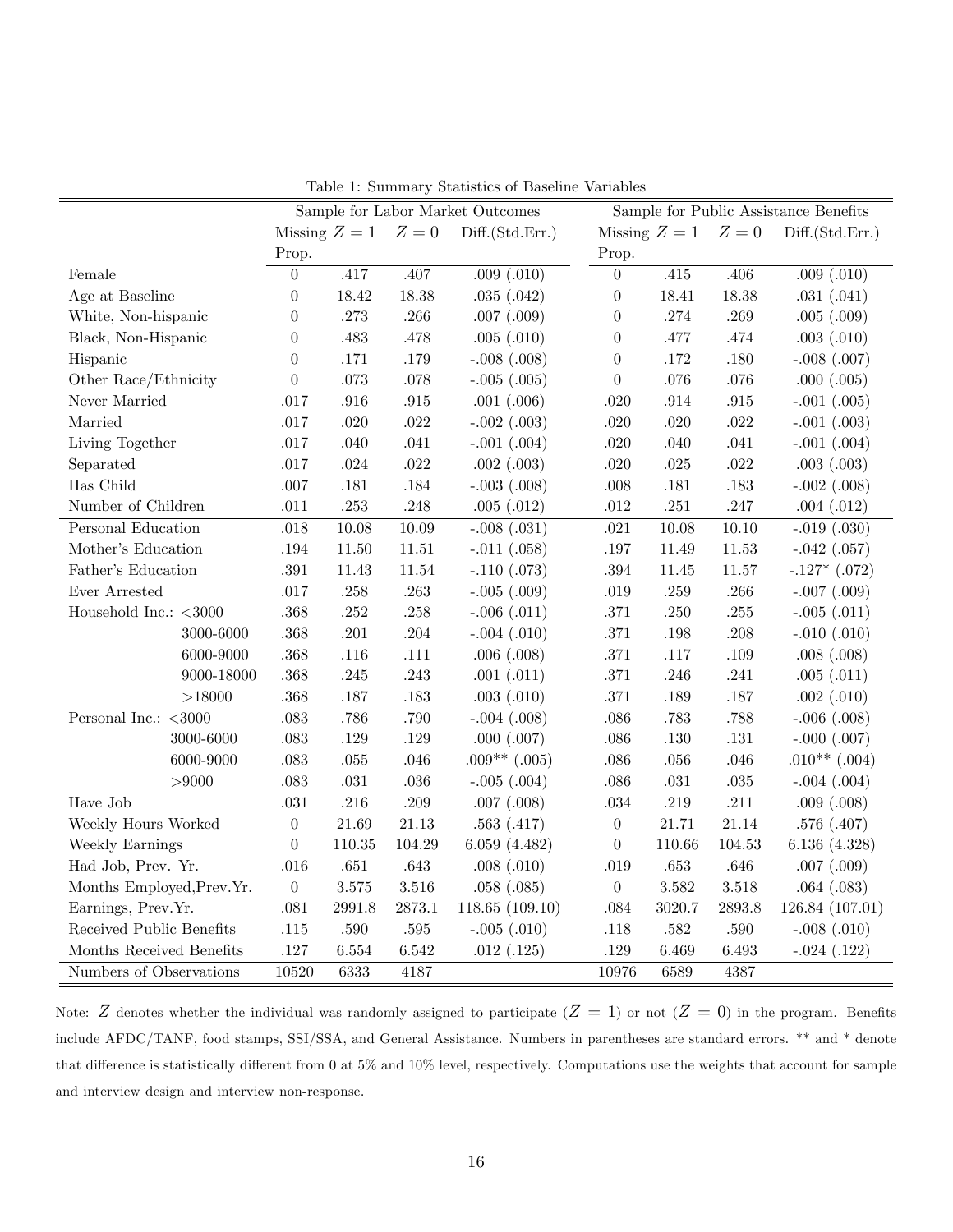|                                                                  |                    |                       | Sample for Labor Market Outcomes at Week 208 |                    | Sample for Public Benefits in Year 4 |  |
|------------------------------------------------------------------|--------------------|-----------------------|----------------------------------------------|--------------------|--------------------------------------|--|
| Variables:                                                       | Enrollment         | Earnings              | Employment                                   | Enrollment         | Public benefits                      |  |
|                                                                  |                    |                       |                                              |                    |                                      |  |
| Averages for $Z=1$                                               | $.730**$<br>(.006) | 228.78**<br>(3.004)   | $.608**$<br>(.006)                           | $.732**$<br>(.005) | 747.21**<br>(23.40)                  |  |
| Averages for $Z=0$                                               | $.043**$<br>(.003) | 206.60**<br>(3.552)   | $.570**$<br>(.008)                           | $.043**$<br>(.003) | 831.50**<br>(30.28)                  |  |
| <b>ITT</b> Effects                                               | $.687**$<br>(.006) | $22.19**$<br>(4.652)  | $.038**$<br>(.010)                           | $.689**$<br>(.006) | $-84.29**$<br>(38.27)                |  |
| $LATE_c$                                                         |                    | $32.29**$<br>(7.007)  | $.055***$<br>(.015)                          |                    | $-122.28**$<br>(56.78)               |  |
| Proportions of Strata under Assumptions 1 to 4                   |                    |                       |                                              |                    |                                      |  |
| $\pi_{nt}$                                                       | $.270**$<br>(.006) |                       |                                              | $.268**$<br>(.006) |                                      |  |
| $\pi_c$                                                          | $.687**$<br>(.007) |                       |                                              | $.689**$<br>(.006) |                                      |  |
| $\pi_{at}$                                                       | $.043**$<br>(.003) |                       |                                              | $.043**$<br>(.003) |                                      |  |
| Other Point Identified Average Outcomes under Assumptions 1 to 4 |                    |                       |                                              |                    |                                      |  |
| E[Y(1) at]                                                       |                    | $132.10**$<br>(14.94) | $.393**$<br>(.037)                           |                    | $545.45***$<br>(110.12)              |  |
| E[Y(0) nt]                                                       |                    | 223.79**<br>(5.967)   | $.600**$<br>(.012)                           |                    | 880.67**<br>(47.98)                  |  |
| E[Y(1) c]                                                        |                    | 236.82**<br>(4.022)   | $.624**$<br>(.008)                           |                    | 707.81**<br>(28.26)                  |  |
| E[Y(0) c]                                                        |                    | $204.53**$<br>(5.655) | $.569**$<br>(.012)                           |                    | $830.09**$<br>(49.69)                |  |
| $E[Y Z = 1, D = 1]$                                              |                    | 230.63**<br>(3.614)   | $.611**$<br>(.007)                           |                    | 698.35**<br>(25.87)                  |  |
| $E[Y Z=0,D=0]$                                                   |                    | 209.96**<br>(3.709)   | $.578**$<br>(.008)                           |                    | $844.25**$<br>(33.18)                |  |

Table 2: Point Identified Average Outcomes after Random Assignment

Note: Z denotes whether the individual was randomly assigned to participate  $(Z = 1)$  or not  $(Z = 0)$  in the program. D denotes whether the individual was ever enrolled in the program  $(D = 1)$  or not  $(D = 0)$  during the 4 years (208 weeks) after randomization. Benefits include AFDC/TANF, food stamps, SSI/SSA, and General Assistance. Numbers in parentheses are standard errors. \*\* denotes estimate is statistically different from 0 at  $5\%$  level. Computations use the weights that account for sample and interview design and interview non-response. The standard errors of  $LATE$ s, proportions of strata and other identified average outcomes are calculated by 5000-repetition bootstrap.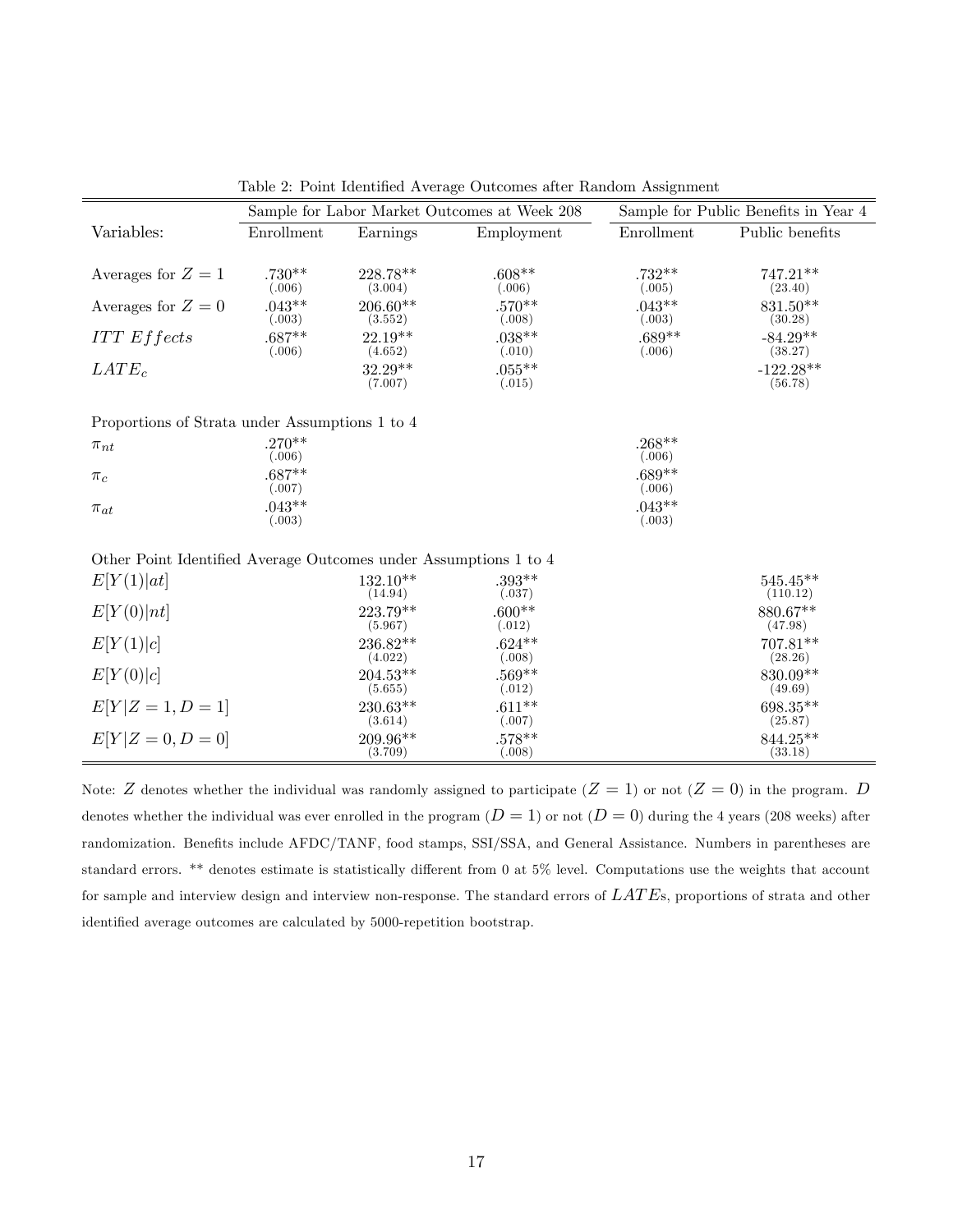| Variable                  | nt         | $\boldsymbol{c}$ | at        | $nt-c$     | $c - at$   | $nt-at$    |
|---------------------------|------------|------------------|-----------|------------|------------|------------|
| Female                    | $.467**$   | $.397**$         | $.324***$ | $.070**$   | $.073**$   | $.143**$   |
|                           | (.011)     | (.007)           | (.035)    | (.015)     | (.037)     | (.036)     |
| Age at Baseline           | 18.74**    | $18.32**$        | $17.64**$ | $.428**$   | $.674**$   | $1.102**$  |
|                           | (.052)     | (.029)           | (.133)    | (.063)     | (.137)     | (.143)     |
| White, Non-hispanic       | $.284***$  | $.263**$         | $.296**$  | $.021*$    | $-.033$    | $-.012$    |
|                           | (.011)     | (.006)           | (.034)    | (.013)     | (.036)     | (.036)     |
| Black, Non-Hispanic       | $.472**$   | $.484**$         | .488**    | $-.012$    | $-.004$    | $-.016$    |
|                           | (.012)     | (.007)           | (.037)    | (.015)     | (.039)     | (.039)     |
| Married                   | $.035***$  | $.016**$         | .005      | $.019**$   | $.011**$   | $.030**$   |
|                           | (.004)     | (.002)           | (.005)    | (.005)     | (.005)     | (.006)     |
| Has Child                 | $.237**$   | $.162**$         | $.148**$  | $.075***$  | .015       | $.089**$   |
|                           | (.010)     | (.005)           | (.028)    | (.012)     | (.030)     | (.029)     |
| Personal Education        | $10.27**$  | $10.05**$        | $9.637**$ | $.224***$  | $.408**$   | $.632**$   |
|                           | (.035)     | (.020)           | (.095)    | (.044)     | (.101)     | (.100)     |
| Household Inc.:<3000      | $.267**$   | $.255***$        | $.187**$  | .012       | $.068**$   | $.080**$   |
|                           | (.008)     | (.005)           | (.021)    | (.010)     | (.022)     | (.022)     |
| >18000                    | $.181**$   | $.181**$         | $.233***$ | .000       | $-.052*$   | $-.052*$   |
|                           | (.007)     | (.004)           | (.027)    | (.009)     | (.028)     | (.027)     |
| Personal Inc.: $<$ 3000   | $.750**$   | $.799**$         | $.843**$  | $-.049**$  | $-.044$    | $-.093**$  |
|                           | (.010)     | (.005)           | (.026)    | (.012)     | (.027)     | (.027)     |
| > 9000                    | $.042**$   | $.030**$         | $.015*$   | $.012*$    | $.015*$    | $.027**$   |
|                           | (.005)     | (.002)           | (.008)    | (.006)     | (.009)     | (.009)     |
| Have Job at Baseline      | $.224***$  | $.208**$         | $.216***$ | .015       | $-.008$    | .008       |
|                           | (.010)     | (.006)           | (.031)    | (.012)     | (.033)     | (.032)     |
| Weekly Hours Worked       | 22.07**    | $21.29**$        | $20.44**$ | .775       | .853       | 1.629      |
|                           | (.488)     | (.272)           | (1.652)   | (.585)     | (1.734)    | (1.700)    |
| Weekly Earnings           | $113.79**$ | $102.76**$       | 92.63**   | $11.03**$  | 10.13      | $21.15***$ |
|                           | (2.989)    | (2.041)          | (7.986)   | (3.989)    | (8.328)    | (8.562)    |
| Had Job, Prev. Yr.        | $.667**$   | $.640**$         | $.651**$  | $.027**$   | $-.010$    | .016       |
|                           | (.010)     | (.006)           | (.035)    | (.013)     | (.036)     | (.035)     |
| Months Employed, Prev.Yr. | $3.684**$  | $3.527**$        | $3.120**$ | .157       | .407       | $.563*$    |
|                           | (.102)     | (.057)           | (.310)    | (.125)     | (.324)     | (.325)     |
| Earnings, Prev.Yr.        | 3246.8**   | $2831.5***$      | 2302.9**  | $415.30**$ | $528.64**$ | 943.94**   |
|                           | (101.80)   | (63.58)          | (251.57)  | (127.99)   | (263.42)   | (273.94)   |
| Received Public Benefits  | $.607**$   | $.588**$         | $.596**$  | .020       | $-.009$    | .011       |
|                           | (.011)     | (.006)           | (.037)    | (.013)     | (.038)     | (.037)     |
| Months Received Benefits  | $6.744**$  | $6.503**$        | $6.518**$ | .240       | $-.014$    | .226       |
|                           | (.122)     | (.073)           | (.414)    | (.153)     | (.437)     | (.424)     |

Table 3: Average Baseline Characteristics in the Sample for Labor Market Outcomes

Note: Benefits include AFDC/TANF, food stamps, SSI/SSA, and General Assistance. Numbers in parentheses are standard errors. \*\* and \* denote that estimate is statistically different from 0 at  $5\%$  and  $10\%$  level, respectively. Computations use the weights that account for sample and interview design and interview non-response. Missing values for each of the baseline variables were imputed with the mean of the variable.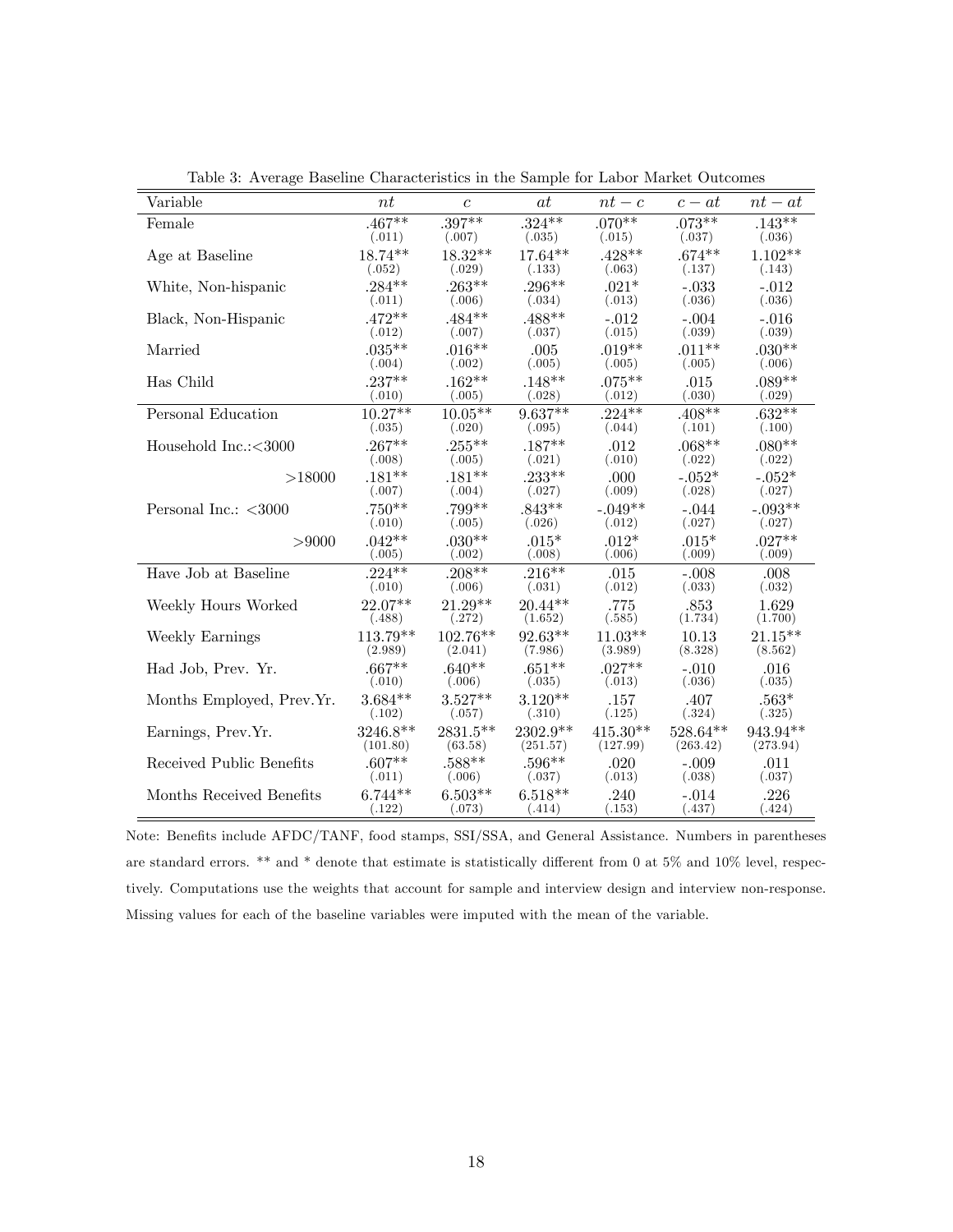| Variable                  | nt         | $\boldsymbol{c}$ | at        | $nt-c$    | $c - at$  | $nt-at$   |
|---------------------------|------------|------------------|-----------|-----------|-----------|-----------|
| Female                    | $.464**$   | $.396**$         | $.330**$  | $.069**$  | $.066*$   | $.134***$ |
|                           | (.011)     | (.006)           | (.035)    | (.014)    | (.037)    | (.036)    |
| Age at Baseline           | 18.75**    | $18.31**$        | 17.68**   | $.435***$ | $.635***$ | $1.070**$ |
|                           | (.049)     | (.027)           | (.126)    | (.061)    | (.135)    | (.133)    |
| White, Non-hispanic       | $.289**$   | $.265***$        | $.289**$  | $.024*$   | $-.024$   | $-.000$   |
|                           | (.011)     | (.006)           | (.035)    | (.014)    | (.037)    | (.036)    |
| Black, Non-Hispanic       | $.461**$   | $.480**$         | $.503**$  | $-.019$   | $-.023$   | $-.042$   |
|                           | (.012)     | (.007)           | (.037)    | (.015)    | (.039)    | (.039)    |
| Married                   | $.036**$   | $.016**$         | .006      | $.020**$  | $.010**$  | $.030**$  |
|                           | (.004)     | (.002)           | (.005)    | (.005)    | (.005)    | (.006)    |
| Has Child                 | $.234***$  | $.163**$         | $.164***$ | $.072**$  | $-.001$   | $.071**$  |
|                           | (.009)     | (.005)           | (.029)    | (.012)    | (.031)    | (.030)    |
| Personal Education        | $10.27**$  | $10.05**$        | $9.663**$ | $.225***$ | $.382**$  | $.607**$  |
|                           | (.034)     | (.020)           | (.091)    | (.043)    | (.096)    | (.094)    |
| Household $Inc::<3000$    | $.262**$   | $.253***$        | $.198**$  | .009      | $.055***$ | $.064***$ |
|                           | (.008)     | (.004)           | (.020)    | (.010)    | (.022)    | (.021)    |
| >18000                    | $.184***$  | $.184***$        | $.233***$ | .000      | $-.050*$  | $-.049*$  |
|                           | (.007)     | (.004)           | (.028)    | (.009)    | (.029)    | (.028)    |
| Personal Inc.: $<$ 3000   | $.746**$   | $.797**$         | $.840**$  | $-.051**$ | $-.043*$  | $-.094**$ |
|                           | (.010)     | (.005)           | (.024)    | (.012)    | (.026)    | (.025)    |
| > 9000                    | $.042**$   | $.030**$         | $.015***$ | $.012**$  | $.015*$   | $.027**$  |
|                           | (.005)     | (.002)           | (.007)    | (.006)    | (.008)    | (.009)    |
| Have Job at Baseline      | $.227**$   | $.211***$        | $.213***$ | .016      | $-.002$   | .014      |
|                           | (.010)     | (.005)           | (.028)    | (.012)    | (.030)    | (.029)    |
| Weekly Hours Worked       | $21.80**$  | $21.41**$        | $20.63**$ | .392      | .774      | 1.165     |
|                           | (.460)     | (.291)           | (1.426)   | (.594)    | (1.548)   | (1.494)   |
| Weekly Earnings           | $112.60**$ | $103.55**$       | $94.21**$ | $9.025**$ | 9.342     | $18.37**$ |
|                           | (2.890)    | (2.180)          | (7.394)   | (4.094)   | (7.954)   | (7.804)   |
| Had Job, Prev. Yr.        | $.667**$   | $.642**$         | $.668**$  | $.025*$   | $-.026$   | $-.001$   |
|                           | (.011)     | (.006)           | (.031)    | (.013)    | (.033)    | (.032)    |
| Months Employed, Prev.Yr. | $3.644**$  | $3.553**$        | $3.060**$ | .091      | .492      | $.584*$   |
|                           | (.103)     | (.057)           | (.282)    | (.130)    | (.302)    | (.299)    |
| Earnings, Prev.Yr.        | 3241.9**   | 2863.6**         | 2390.4**  | 378.31**  | $473.14*$ | 851.45**  |
|                           | (99.19)    | (65.20)          | (233.19)  | (130.21)  | (250.73)  | (249.72)  |
| Received Public Benefits  | $.601**$   | $.581**$         | $.583**$  | .020      | $-.001$   | .019      |
|                           | (.010)     | (.006)           | (.033)    | (.013)    | (.035)    | (.034)    |
| Months Received Benefits  | $6.684**$  | $6.433**$        | $6.395**$ | .251      | .038      | .289      |
|                           | (.122)     | (.076)           | (.378)    | (.158)    | (.408)    | (.385)    |

Table 4: Average Baseline Characteristics in the Sample for Public Assistance Benefits

Note: Benefits include AFDC/TANF, food stamps, SSI/SSA, and General Assistance. Numbers in parentheses are standard errors. \*\* and \* denote that estimate is statistically different from 0 at 5% and 10% level, respectively. Computations use the weights that account for sample and interview design and interview non-response. Missing values for each of the baseline variables were imputed with the mean of the variable.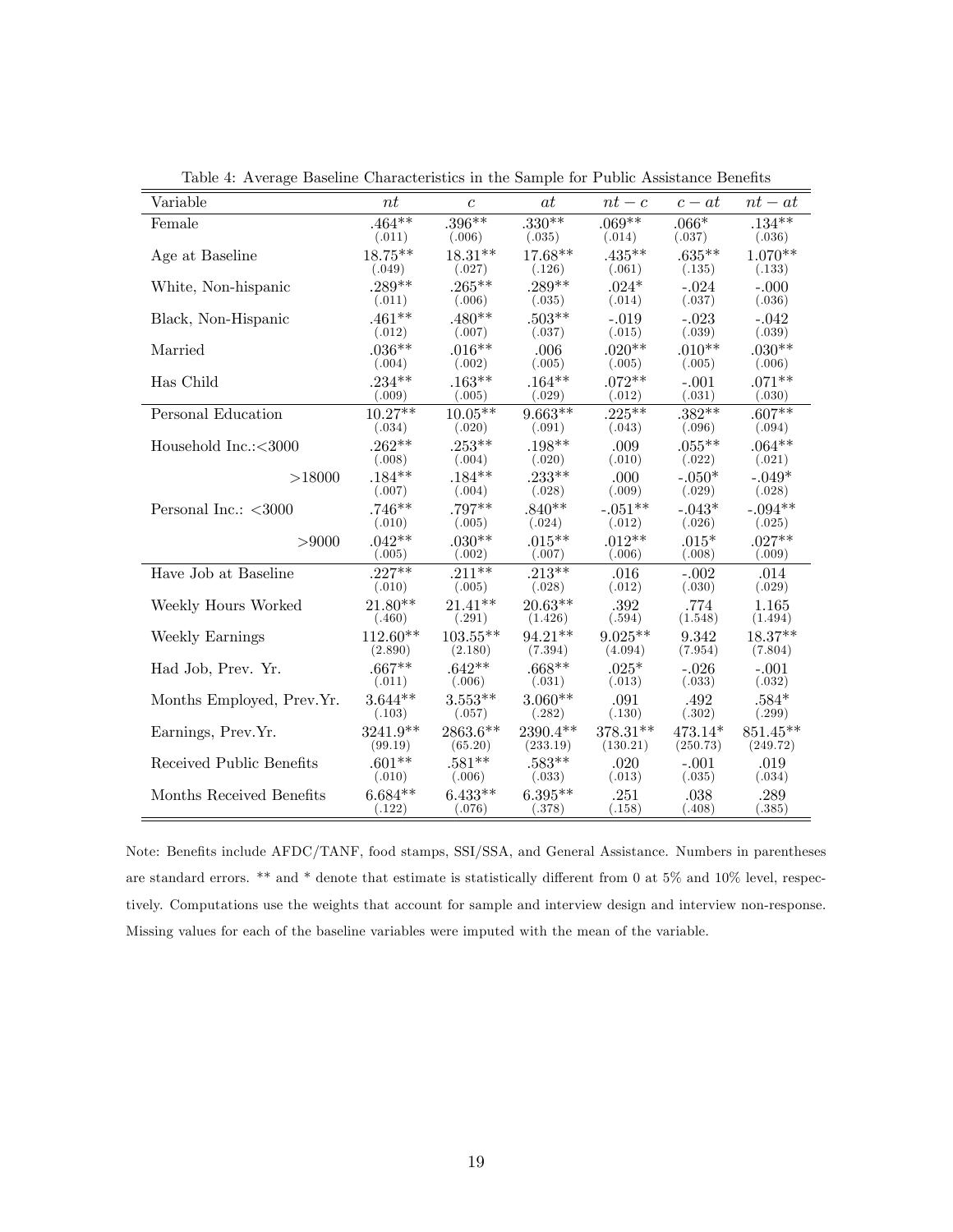|                                        | Earnings           | Employment                         | Public Benefits       |
|----------------------------------------|--------------------|------------------------------------|-----------------------|
|                                        | UB<br>LB           | $\overline{LB}$<br>$\overline{UB}$ | LB<br>UB              |
|                                        |                    |                                    |                       |
| Bounds under Each Assumption           |                    |                                    |                       |
| Proposition 1                          | $-69.86$<br>201.02 | .163<br>$-.150$                    | $-632.86$<br>1812.4   |
| Bounded Outcome (A.5) (-78.34, 210.61) |                    | $(-.167, .179)$                    | $(-702.21, 1901.6)$   |
|                                        |                    |                                    |                       |
| Proposition 2                          | 201.02<br>22.19    | .038<br>.163                       | $-84.29$<br>-632.86   |
| Monotonicity $(A.6)$                   | (14.18, 210.61)    | (.021, .179)                       | $(-702.21, -22.13)$   |
|                                        |                    |                                    |                       |
| Proposition 3a                         | 201.02<br>$-6.507$ | $-.027-.163$                       | 1812.4<br>-188.43     |
| Mean Dominance $(A.7a)$                | $(-16.65, 210.61)$ | $(-.050, .179)$                    | $(-265.90, 1901.6)$   |
|                                        |                    |                                    |                       |
| Proposition 3b                         | 20.67<br>201.02    | $.163\,$<br>.033                   | 1812.4<br>$-145.90$   |
| Mean Dominance $(A.7b)$                | (11.97, 210.61)    | (.015, .179)                       | $(-212.69, 1901.6)$   |
|                                        |                    |                                    |                       |
| Proposition 3c                         | 22.57<br>201.02    | .037<br>.163                       | $-142.76$<br>1812.4   |
| Mean Dominance $(A.7c)$                | (13.72, 210.61)    | (.019, .179)                       | $(-210.62, 1901.6)$   |
|                                        |                    |                                    |                       |
| Bounds under Combined Assumptions      |                    |                                    |                       |
| Proposition 4                          | 20.43<br>201.02    | .034<br>.163                       | $-84.29$<br>$-188.43$ |
| (A.5, A.6, A.7a)                       | (13.01, 210.58)    | (.018, .180)                       | $(-265.95, -22.09)$   |
|                                        |                    |                                    |                       |
| Proposition 5                          | 201.01<br>22.97    | .163<br>.039                       | $-145.90$<br>$-84.29$ |
| (A.5, A.6, A.7b)                       | (14.53, 210.56)    | (.020, .180)                       | $(-213.01, -21.83)$   |
|                                        |                    |                                    |                       |
| Proposition 6                          | 201.04<br>24.61    | .042<br>.163                       | $-84.29$<br>-142.76   |
| (A.5, A.6, A.7c)                       | (16.01, 210.59)    | (.023, .180)                       | $(-210.62, -22.13)$   |

Table 5: Bounds on the Population Average Treatment Effects  $(ATE)$ 

Note: Benefits include AFDC/TANF, food stamps, SSI/SSA, and General Assistance. Numbers in parentheses are 95% level confidence intervals for true parameters of interest. The confidence intervals of the bounds under each assumption are calculated by the method of Imbens and Manski (2004). For earnings and employment, the confidence intervals of the bounds under combined assumptions are calculated by the method of Chernozhukov, Lee and Rosen (2011), while the bounds under combined assumptions are estimated by the half-median unbiased estimators proposed by Chernozhukov, Lee and Rosen (2011). For public benefits, the confidence intervals are calculated by the method of Imbens and Manski (2004). Computations use the weights that account for sample and interview design and interview non-response. Standard errors are calculated by 5000-repetition bootstrap.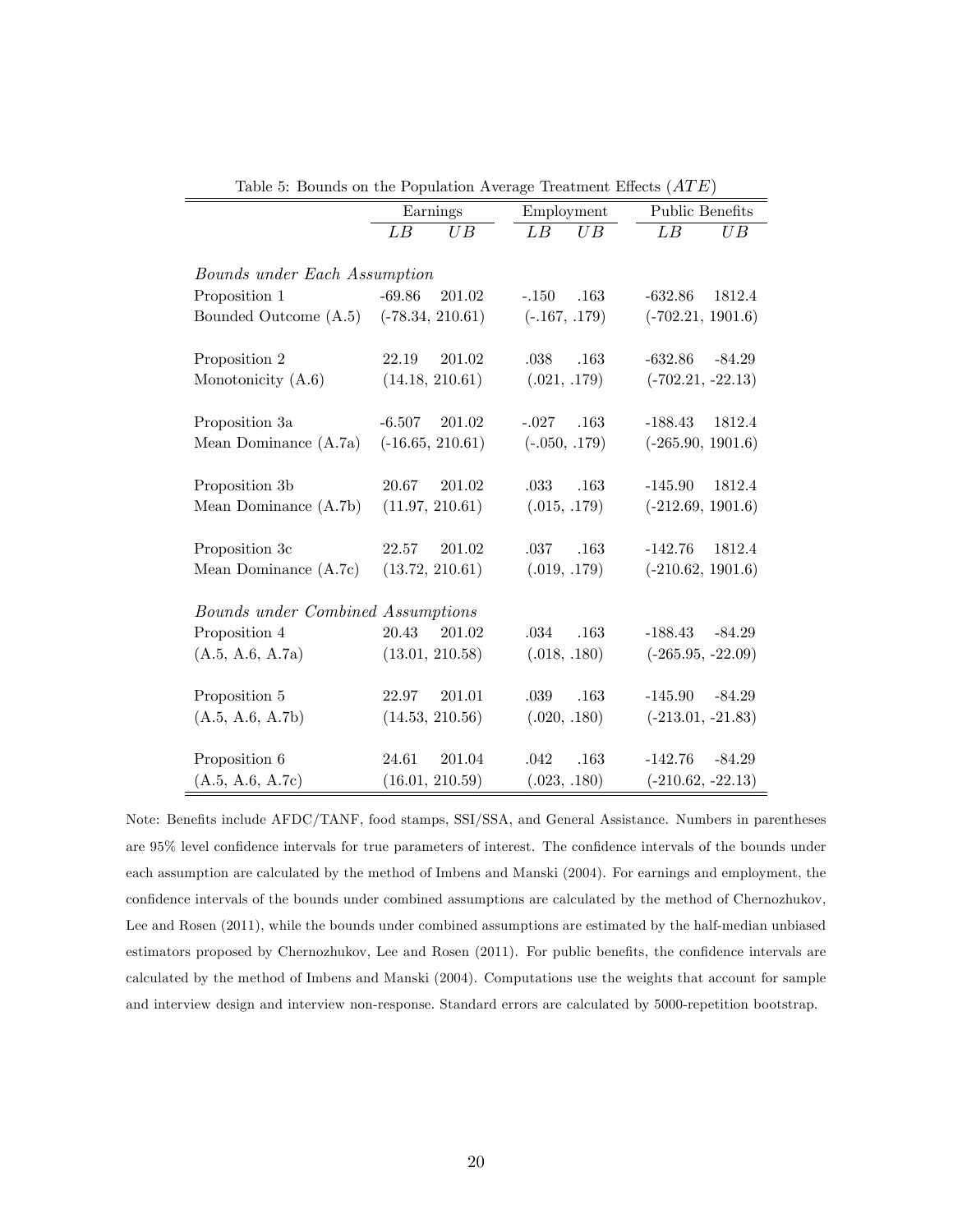# References

- [1] Angrist, J. (1990), "Lifetime earnings and the Vietnam era draft lottery: evidence from social security administrative records," American Economic Review 80, 313-335.
- [2] Angrist, J., Imbens, G., and Rubin, D. (1996), "Identification of causal effects using instrumental variables," Journal of the American Statistical Association 91, 444-472.
- [3] Angrist, J. and Fernandez-Val, I. (2010), "Extrapolate-ing: external validity and overidentification in the  $LATE$  framework," Working Paper 16566, NBER.
- [4] Balke, A. and Pearl, J. (1997), "Bounds on treatment effects from studies with imperfect compliance," Journal of the American Statistical Association 92(439), 1171-1176.
- [5] Bhattacharya, J., Shaikh, A., and Vytlacil, E. (2008), "Treatment effect bounds under monotonicity assumptions: an application to Swan-Ganz catheterization," American Economic Review: Papers & Proceedings 98:2, 351-356.
- [6] Blanco, G., Flores, C. and Flores-Lagunes, A. (2012), "Bounds on average and quantile treatment effects of Job Corps training on wages," forthcoming, Journal of Human Resources.
- [7] Burghardt, J., Schochet, P.Z., McConnell, S., Johnson, T., Gritz, R.M., Glazerman, S., Homrighausen, J. and Jackson, R. (2001), "Does Job Corps work? Summary of the National Job Corps Study," 8140-530, Mathematica Policy Research, Inc., Princeton, NJ.
- [8] Chernozhukov, V., Lee, S. and Rosen, A. (2011), "Intersection bounds: estimation and inference," forthcoming, Econometrica.
- [9] Chesher, A. (2010), "Instrumental variable models for discrete outcomes," Econometrica 78 (2), 575-601.
- [10] Chiburis, R. (2010a), "Bounds on treatment effects using many types of monotonicity," Working paper.
- [11] Chiburis, R. (2010b), "Semiparametric bounds on treatment effects," Journal of Econometrics 159, 267-275.
- [12] Deaton, A. (2010), "Instruments, randomization, and learning about development," Journal of Economic Literature 48, 424-455.
- [13] Flores, C. and Flores-Lagunes, A. (2010), "Partial identification of local average treatment effects with an invalid instrument," Working Paper.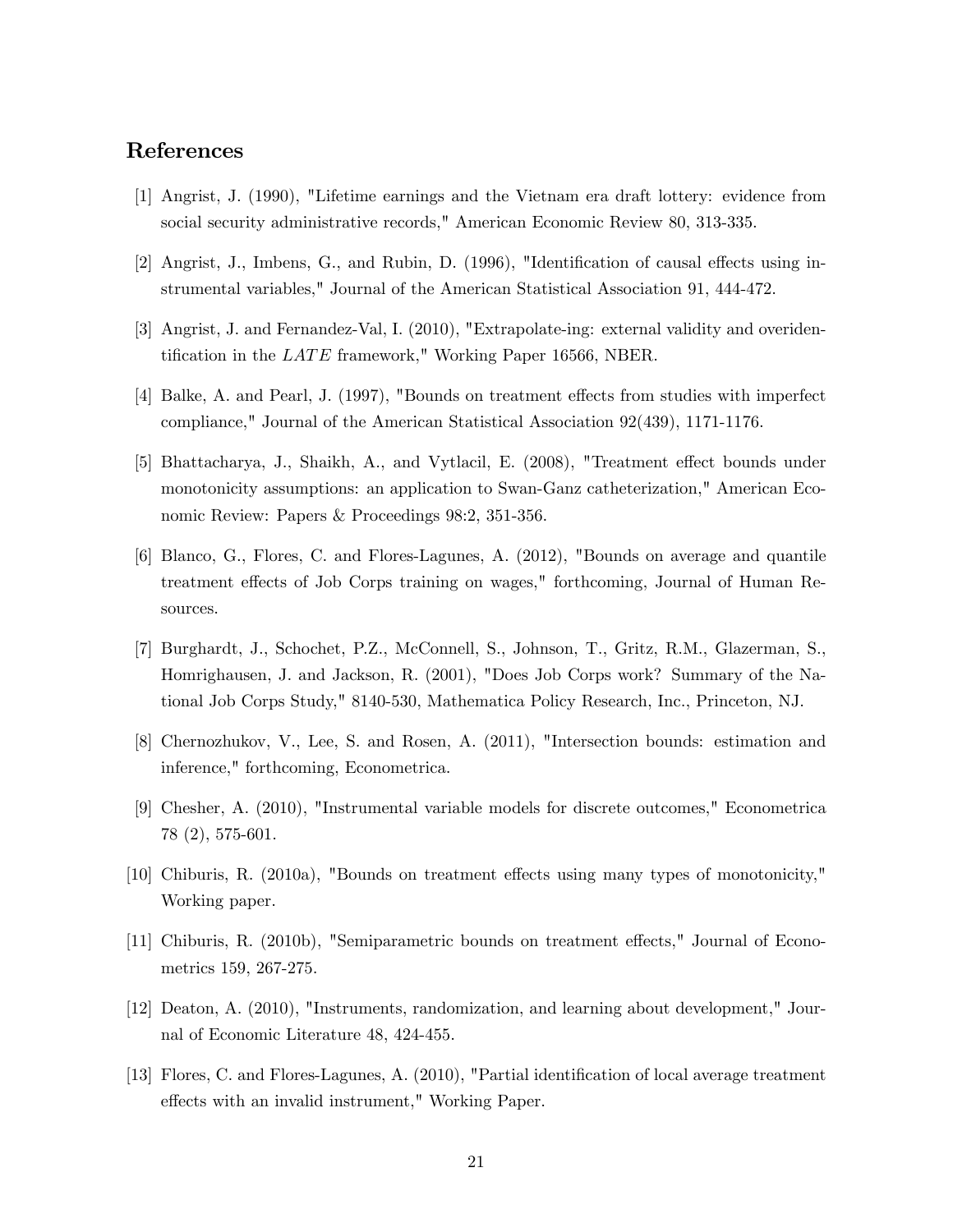- [14] Hahn, J. (2010), "Bounds on ATE with discrete outcomes," Economics Letters 109, 24-27.
- [15] Heckman, J. (1996), "On air: Identification of causal effects using instrumental variables," Journal of The American Statistical Association, 91, 459-462 .
- [16] Heckman, J. (2010), "Building bridges between structural and program evaluation approaches to evaluating policy," Journal of Economic Literature, American Economic Association 48 (2), 356-398.
- [17] Heckman, J. and Vytlacil, E. (2000), "Instrumental variables, selection models, and tight bounds on the average treatment effect," Technical Working Paper 259, NBER.
- [18] Heckman, J. and Urzua, S. (2010), "Comparing IV with structural models: What simple IV can and cannot Identify," Journal of Econometrics,  $156(1)$ ,  $27-37$ .
- [19] Hirano, K. and Porter, J. (2012), "Impossibility results for nondifferentiable functionals," Econometrica 80(4): 1769-1790.
- [20] Huber, M. and Mellace, G. (2010), "Sharp IV bounds on average treatment effects under endogeneity and noncompliance," Working Paper.
- [21] Imbens, G. and Angrist, J. (1994), "Identification and estimation of local average treatment effects," Econometrica 62 $(2)$ , 467-475.
- $[22]$  Imbens, G. and Manski, C.  $(2004)$ , "Confidence intervals for partially identified parameters", Econometrica 72 (6), 1845-1857.
- [23] Kitagawa, T. (2009), "Identification region of the potential outcome distributions under instrument independence," CEMMAP working paper.
- [24] Lee, D. (2009), "Training, wages, and sample selection: estimating sharp bounds on treatment effects," Review of Economic Studies 76, 1071-1102.
- [25] Machado, C., Shaikh, A. and Vytlacil, E. (2009), "Instrumental variables and the sign of the average treatment effect," Working paper.
- [26] Manski, C. (1990) "Nonparametric bounds on treatment effects," American Economic Review: Papers and Proceedings 80, 319-323.
- [27] Manski, C. and Pepper, J. (2000), "Monotone instrumental variables: with an application to the returns to schooling," Econometrica 68 (4), 997-1010.
- [28] Oreopoulos, P. (2006), "Estimate average and local average treatment effects of education when compulsory schooling laws really matter," American Economic Review 96, 152-175.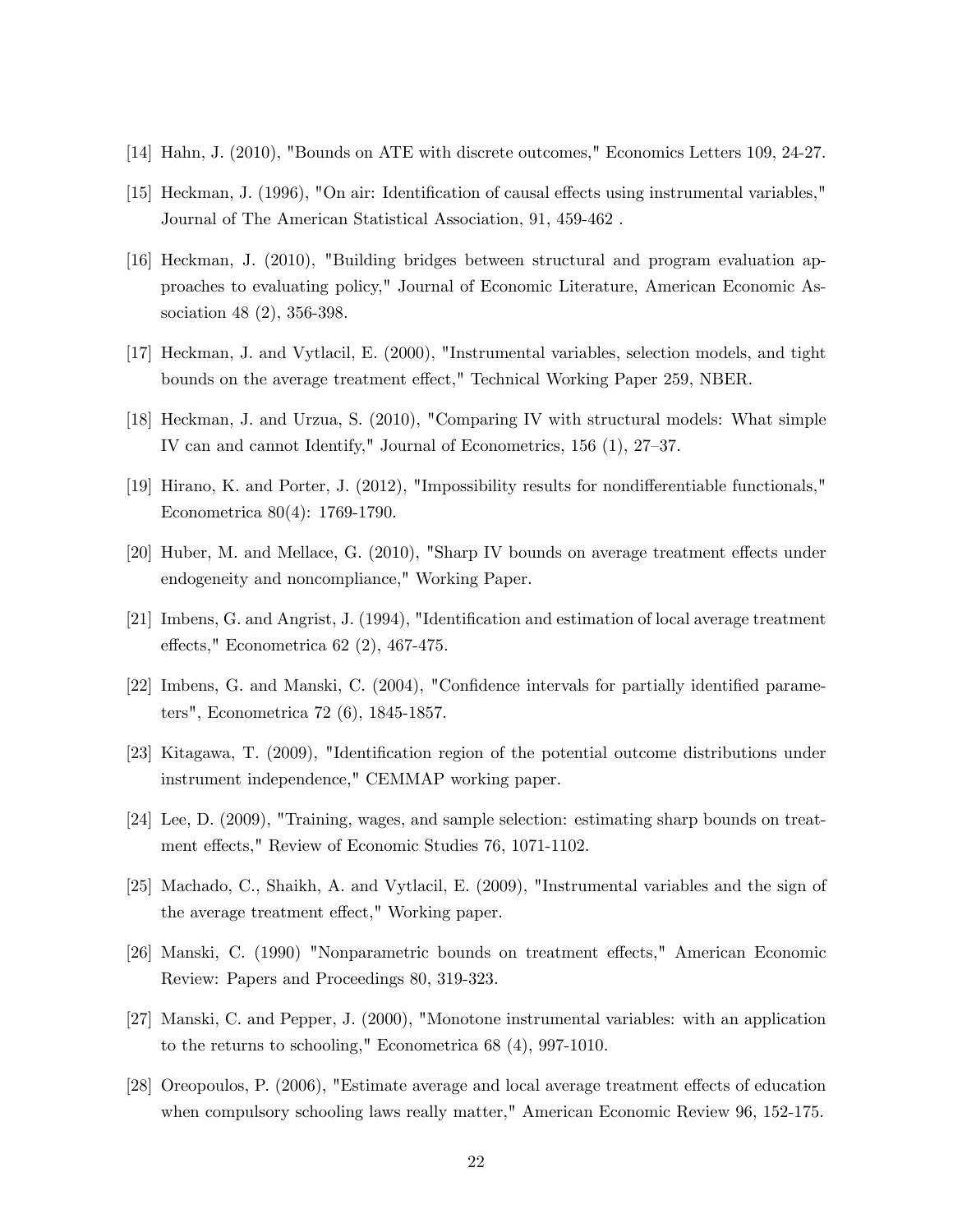- [29] Robins, J. and Greenland, S. (1996), "Comment on Angrist, Imbens and Rubin: Estimation of the global average treatment effects using instrumental variables," Journal of the American Statistical Association, 91, 456-458.
- [30] Rosenzweig, M. and Wolpin, K. (1980), "Testing the quantity-quality fertility model: the use of twins as a natural experiment," Econometrica, 48, 227-240.
- [31] Rubin, D. (2004), "Direct and indirect causal effects via potential outcomes (with discussion)," Scandinavian Journal of Statistics 31, 161-198.
- [32] Schochet, P., Burghardt, J. and Glazerman, S., 2001. National Job Corps Study: the impacts of Job Corps on participants' employment and related outcomes. Mathematica Policy Research, Inc., Princeton, NJ.
- [33] Schochet, P., Burghardt, J. and McConnell, S. (2008), "Does Job Corps work? impact Öndings from the National Job Corps Study," American Economic Review, 98 (5), 1864- 1886.
- [34] Shaikh, A. and Vytlacil, E. (2011), "Partial identification in triangular systems of equations with binary dependent variables," Econometrica 79 (3), 949-955.
- [35] Sjölander, A. (2009), "Bounds on natural direct effects in the presence of confounded intermediate variables," Statistics in Medicine 28, 558-571.
- [36] Tamer, E. (2010), "Partial identification in econometrics," Annual Review of Economics 2, 167-195.
- [37] U.S. Department of Labor (2005), "Job Corps fact sheet," http://www.doleta.gov /Programs/factsht/jobcorps.cfm (December 24, 2006).
- [38] van Ours, J. (2004), "The locking-in effect of subsidized jobs," Journal of Comparative Economics 32, 37-55.
- [39] VanderWeele, T.J. (2011), "Causal mediation analysis with survival data," Epidemiology 22, 582-585.
- [40] Vytlacil, E. (2002), "Independence, monotonicity, and latent index models: an equivalence result," Econometrica 70 (1), 331-341.
- [41] Zhang, J. Rubin, D., and Mealli, F. (2008), "Evaluating the effects of job training programs on wages through principal stratification," In D. Millimet et al. (eds) Advances in Econometrics vol XXI, Elsevier.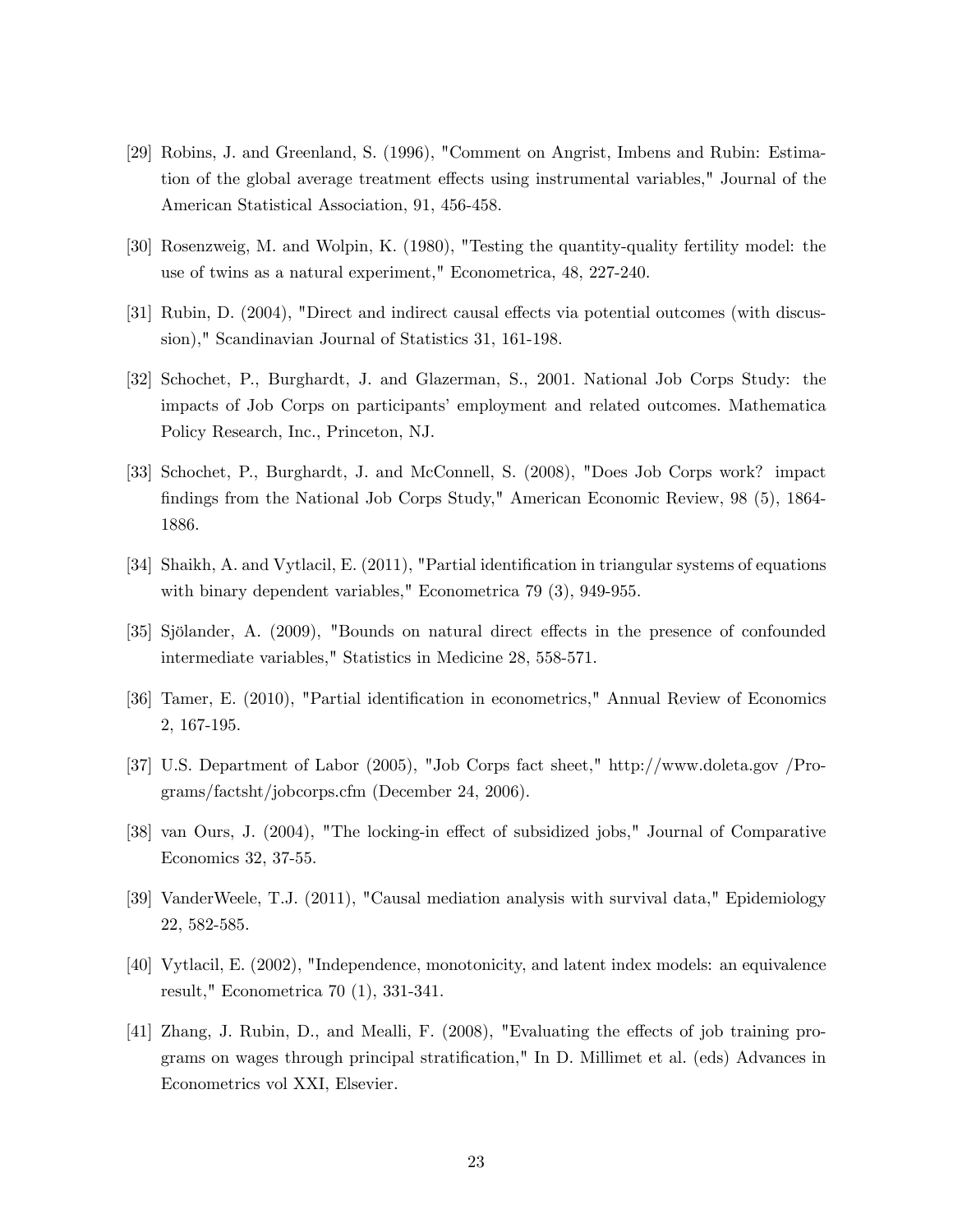# A Appendix

#### A.1 Proof

We present only the proof of Proposition 2, as the proofs for the rest of the propositions are similar. Under Assumptions 1 through 4, AIR show that  $LATE_c = (E[Y|Z = 1] - E[Y|Z = 1])$ 0])/ $(p_{1|1} - p_{1|0})$ . By Assumption 6(ii), and since we have ordered Z such that  $p_{1|1} > p_{1|0}$ , the direction of the monotonicity in Assumption  $6(i)$  is identified from the sign of  $LATE_c$ . Here we consider only the case when  $LATE_c > 0$ , as the sharp bounds when  $LATE_c < 0$ are constructed in the same way. From equation (1) we can write  $ATE = \pi_{at}(E[Y(1)|at] E[Y(0)|at]$  +  $\pi_{nt}(E[Y(1)|nt] - E[Y(0)|nt]) + \pi_{c}LATE_{c}$ . Under Assumptions 1 though 4, the sampling process identifies each of the quantities to the right of this equation except for  $E[Y(1)|nt]$ and  $E[Y(0)|at]$ , and thus equation (2) follows. Since there are no restrictions on these two means other than those imposed by Assumptions 5 and 6(i), these two assumptions directly imply the bounds  $y^u \ge E[Y(1)|nt] \ge E[Y(0)|nt] = \overline{Y}^{10}$  and  $\overline{Y}^{01} = E[Y(1)|at] \ge E[Y(0)|at] \ge y^l$ . The lower (upper) bound on  $ATE$  in Proposition 2 is obtained from equation (2) by setting  $E[Y(1)]$ nt at its lower (upper) bound and  $E[Y(0)]$ at its upper (lower) bound.

For sharpness, first,  $ATE$  attains its smallest value when  $E[Y(0)|at] = \overline{Y}^{01}$  and  $E[Y(1)|nt] =$  $\overline{Y}^{10}$ . Otherwise, always-takers or never-takers violate Assumption 6(i). Similarly, *ATE* attains its largest value when  $E[Y(0)|at] = y^l$  and  $E[Y(1)|nt] = y^u$ . Otherwise, always-takers or never-takers violate Assumption 5. Next, we will show that  $\forall \alpha \in [LB, UB]$ , there exist distributions consistent with observed data, and  $ATE = \alpha$  evaluated under such distributions.  $\forall \alpha \in [LB, UB],$  it can be written as  $\alpha = \overline{Y}^{11} p_{1|1} - \overline{Y}^{00} p_{0|0} + q_1 p_{0|1} - q_0 p_{1|0}$ , where  $q_1 \in [\overline{Y}^{10}, y^u]$ and  $q_0 \in [y^l, \overline{Y}^{01}]$ . Let  $F_{Y_1|Z,D}(y_1|1, d)$  denote the distribution of the potential outcome  $Y(1)$ conditional on  $Z = 1$  and  $D = d$ . Similarly,  $F_{Y_0|Z,D}(y_0|0,d)$  denotes the distribution of the potential outcome  $Y(0)$  conditional on  $Z = 0$  and  $D = d$ . Then, define

$$
F_{Y_1|Z,D}(y_1|1,d) = \begin{cases} F_{Y|Z,D}(y|1,1), & \text{if } D = 1\\ 1[y_1 \ge q_1], & \text{if } D = 0 \end{cases}
$$

and

$$
F_{Y_0|Z,D}(y_0|0,d) = \begin{cases} F_{Y|Z,D}(y|0,0), & \text{if } D = 0 \\ 1[y_0 \ge q_0], & \text{if } D = 1 \end{cases}.
$$

$$
ATE = E[Y(1) - Y(0)]
$$
  
=  $E[Y(1)|Z = 1] - E[Y(0)|Z = 0]$   
=  $p_{1|1}E[Y(1)|Z = 1, D = 1] + p_{0|1}E[Y(1)|Z = 1, D = 0] - p_{1|0}E[Y(0)|Z = 0, D = 1] -$   
 $p_{0|0}E[Y(0)|Z = 0, D = 0]$   
=  $p_{1|1}E[Y|Z = 1, D = 1] + p_{0|1}E[Y(1)|Z = 1, D = 0] - p_{1|0}E[Y(0)|Z = 0, D = 1] -$   
 $p_{0|0}E[Y|Z = 0, D = 0]$   
=  $p_{1|1}\overline{Y}^{11} + p_{0|1}q_1 - p_{1|0}q_0 - p_{0|0}\overline{Y}^{00}$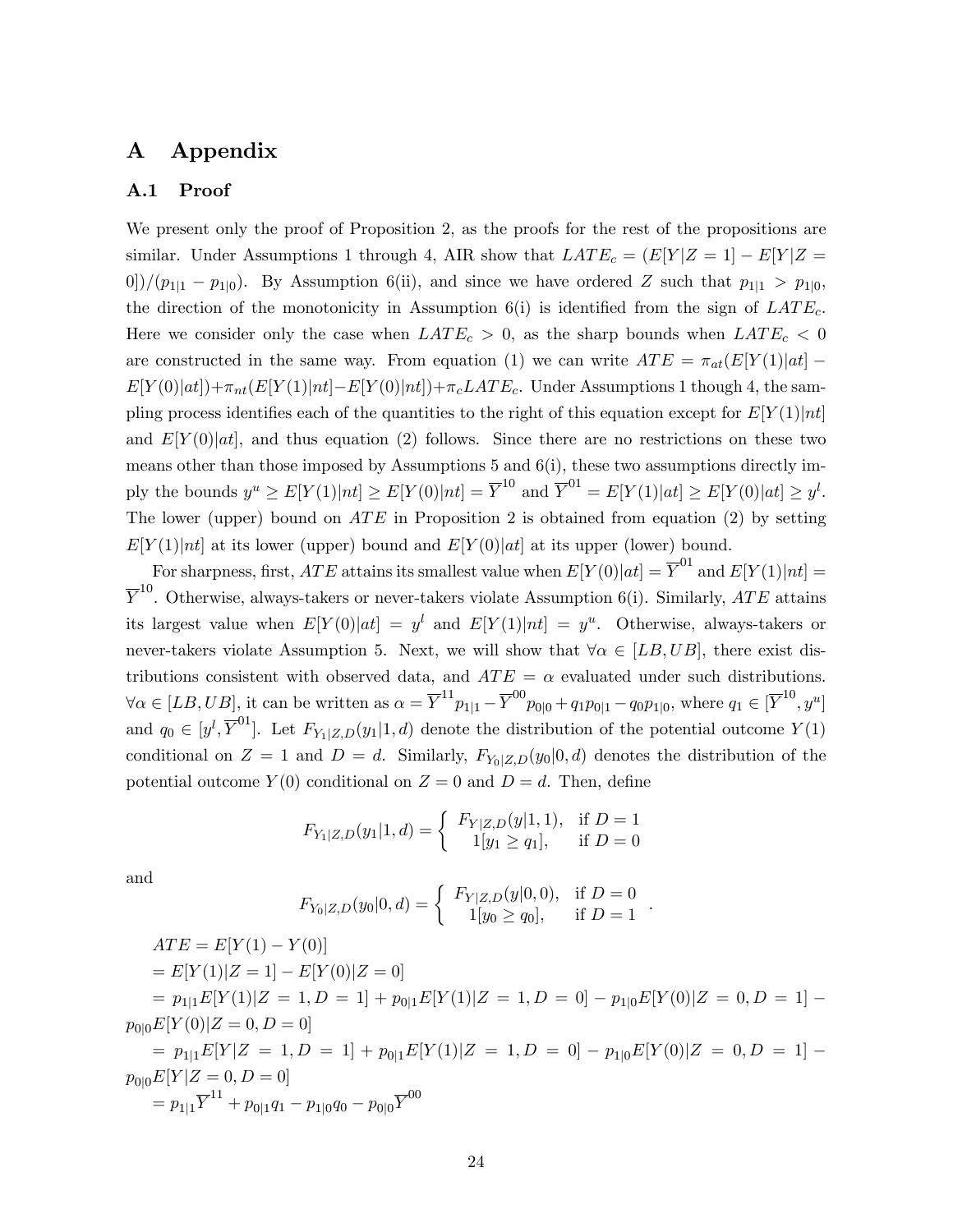$= \alpha$ .

The second line follows Assumption 1, the third line follows Law of Iterated Expectation, and the fourth and fifth lines follow the defined distributions.

#### A.2 GMM Moment Function

We write the moment functions for average baseline characteristics of all the strata based on the conditional expectation defined by  $\{Z, D\}$ . Let  $\overline{x}_k$  denote the expectation of a scalar baseline variable for a certain stratum  $k$ . The moment function for this variable is defined as:

$$
g(\{\overline{x}_k\}) = \begin{bmatrix} (x - \overline{x}_{at})(1 - Z)D \\ (x - \overline{x}_{nt})Z(1 - D) \\ (x - \overline{x}_c \frac{\pi_c}{p_{1|1}} - \overline{x}_a \frac{\pi_{at}}{p_{1|1}})ZD \\ (x - \overline{x}_c \frac{\pi_c}{p_{0|0}} - \overline{x}_n \frac{\pi_{nt}}{p_{0|0}})(1 - Z)(1 - D) \\ x - \sum_k \pi_k \overline{x}_k \end{bmatrix}
$$

where  $\{\overline{x}_k\} = \{\overline{x}_{at}, \overline{x}_{nt}, \overline{x}_c\}$ . By Law of Iterated Expectation,  $E[g(\{\overline{x}_k\})] = 0$  when evaluated at the true value of  $\{\overline{x}_k\}.$ 

Alternatively, we could also write the moment function for the proportions of all the strata and then estimate the model together with the average baseline characteristics simultaneously by GMM. However, such GMM estimators do not behave well in our data. Thus, in our application, we first identify the proportions of all the strata, and then estimate all the average baseline characteristics given the identified proportions. As seen in  $g(\lbrace \bar{x}_k \rbrace)$ , for each variable, we have 5 equations (4 derived from the conditional expectations defined by  $\{Z, D\}$  plus one from the expectation for the entire sample) to identify 3 means, i.e.,  $\{\overline{x}_k\}$ . Since the standard errors obtained from this GMM model do not take into account the fact that the proportions of the strata are also estimated, we employ a 500-repetition bootstrap to calculate the standard errors of the estimated average baseline characteristics.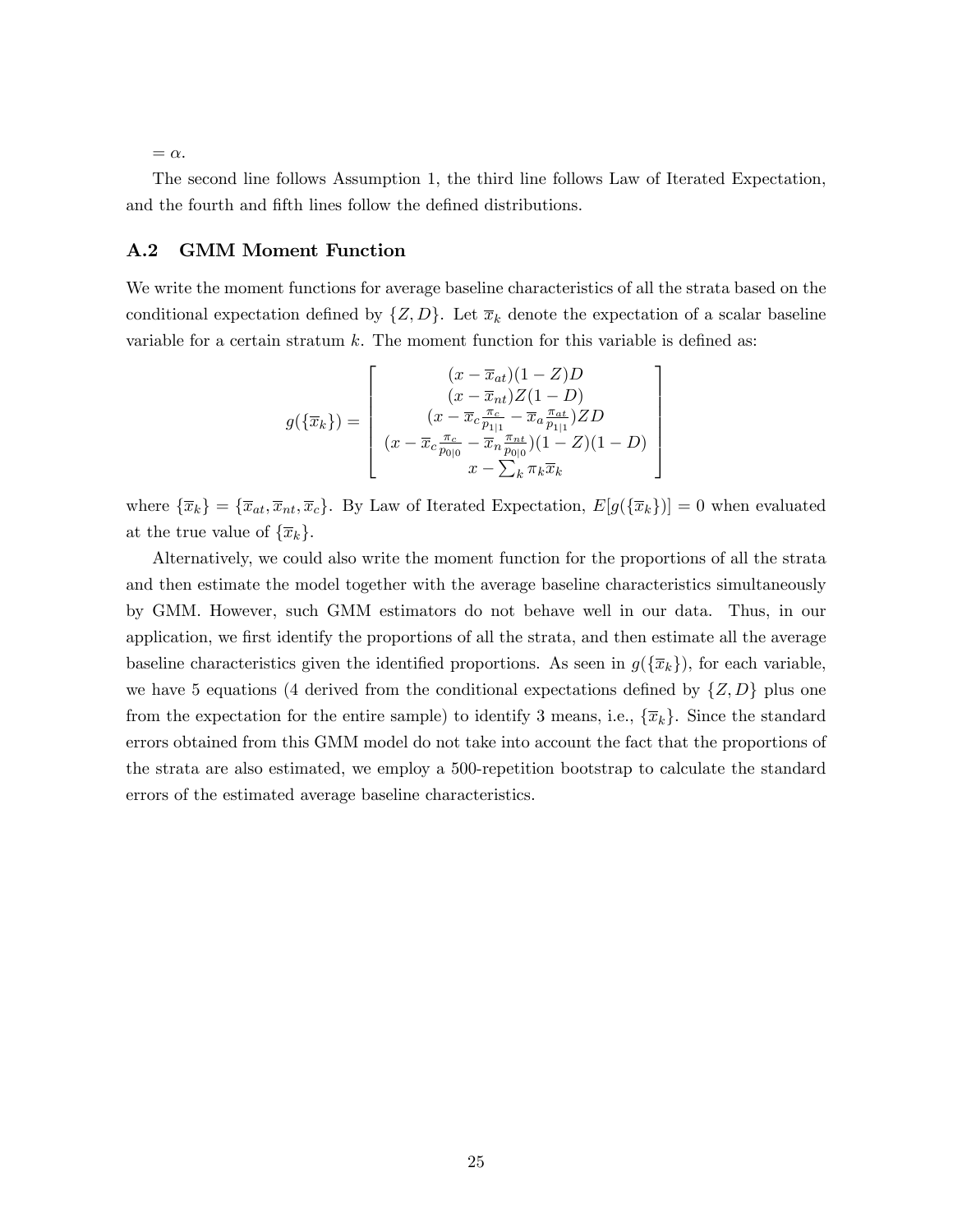|                                   | $LATE_{nt}$            | $LATE_{at}$            | ATE                                |
|-----------------------------------|------------------------|------------------------|------------------------------------|
|                                   | $UB_{nt}$<br>$LB_{nt}$ | $LB_{at}$<br>$UB_{at}$ | $\overline{LB}$<br>$\overline{U}B$ |
|                                   |                        |                        |                                    |
| Bounds under Each Assumption      |                        |                        |                                    |
| Proposition 1                     | $-223.79$<br>641.87    | 132.10<br>-733.57      | $-69.86$<br>201.02                 |
| <b>Bounded Outcome</b>            | $(-233.61, 651.70)$    | $(-758.51, 157.03)$    | $(-78.34, 210.61)$                 |
| Proposition 2                     | .000.<br>641.87        | .000.<br>132.10        | 22.19<br>201.02                    |
| Monotonicity                      | (.000, 651.70)         | (.000, 157.03)         | (14.18, 210.61)                    |
|                                   |                        |                        |                                    |
| Proposition 3a                    | $-91.70$<br>641.87     | $-91.70$<br>132.10     | $-6.507$<br>201.02                 |
| Mean Dominance                    | $(-118.63, 651.70)$    | $(-118.63, 157.03)$    | $(-16.65, 210.61)$                 |
|                                   |                        |                        |                                    |
| Proposition 3b                    | 641.87<br>6.834        | $-77.86$<br>132.10     | 20.67<br>201.02                    |
| Mean Dominance                    | $(-4.625, 651.70)$     | $(-103.62, 157.03)$    | (11.97, 210.61)                    |
|                                   |                        |                        |                                    |
| Proposition 3c                    | 13.03<br>641.87        | -72.43<br>132.10       | 201.02<br>22.57                    |
| Mean Dominance                    | (1.260, 651.70)        | $(-99.15, 157.03)$     | (13.72, 210.61)                    |
|                                   |                        |                        |                                    |
| Bounds under Combined Assumptions |                        |                        |                                    |
| Proposition 4                     | 641.88<br>.000         | .000<br>132.08         | 20.43<br>201.02                    |
|                                   | (.000, 651.70)         | (.000, 158.98)         | (13.01, 210.58)                    |
|                                   |                        |                        |                                    |
| Proposition 5                     | 641.89<br>3.032        | .000<br>132.12         | 22.97<br>201.01                    |
|                                   | (.000, 651.70)         | (.000, 159.07)         | (14.53, 210.56)                    |
|                                   |                        |                        |                                    |
| Proposition 6                     | 641.88<br>9.119        | .000<br>132.12         | 24.61<br>201.04                    |
|                                   | (.000, 651.70)         | (.000, 159.07)         | (16.01, 210.59)                    |

## A.3 Empirical Results on the LATEs

Appendix Table A1: Bounds for Earnings at Week 208

Note: Numbers in parentheses are  $95\%$  level confidence intervals for true parameters of interest. The confidence intervals of the bounds under each assumption are calculated by the method of Imbens and Manski (2004). The confidence intervals of the bounds under combined assumptions are calculated by the method of Chernozhukov, Lee and Rosen (2011). The bounds under combined assumptions are estimated by the half-median unbiased estimators proposed by Chernozhukov, Lee and Rosen (2011). Computations use the weights that account for sample and interview design and interview non-response. Standard errors are calculated by 5000-repetition bootstrap.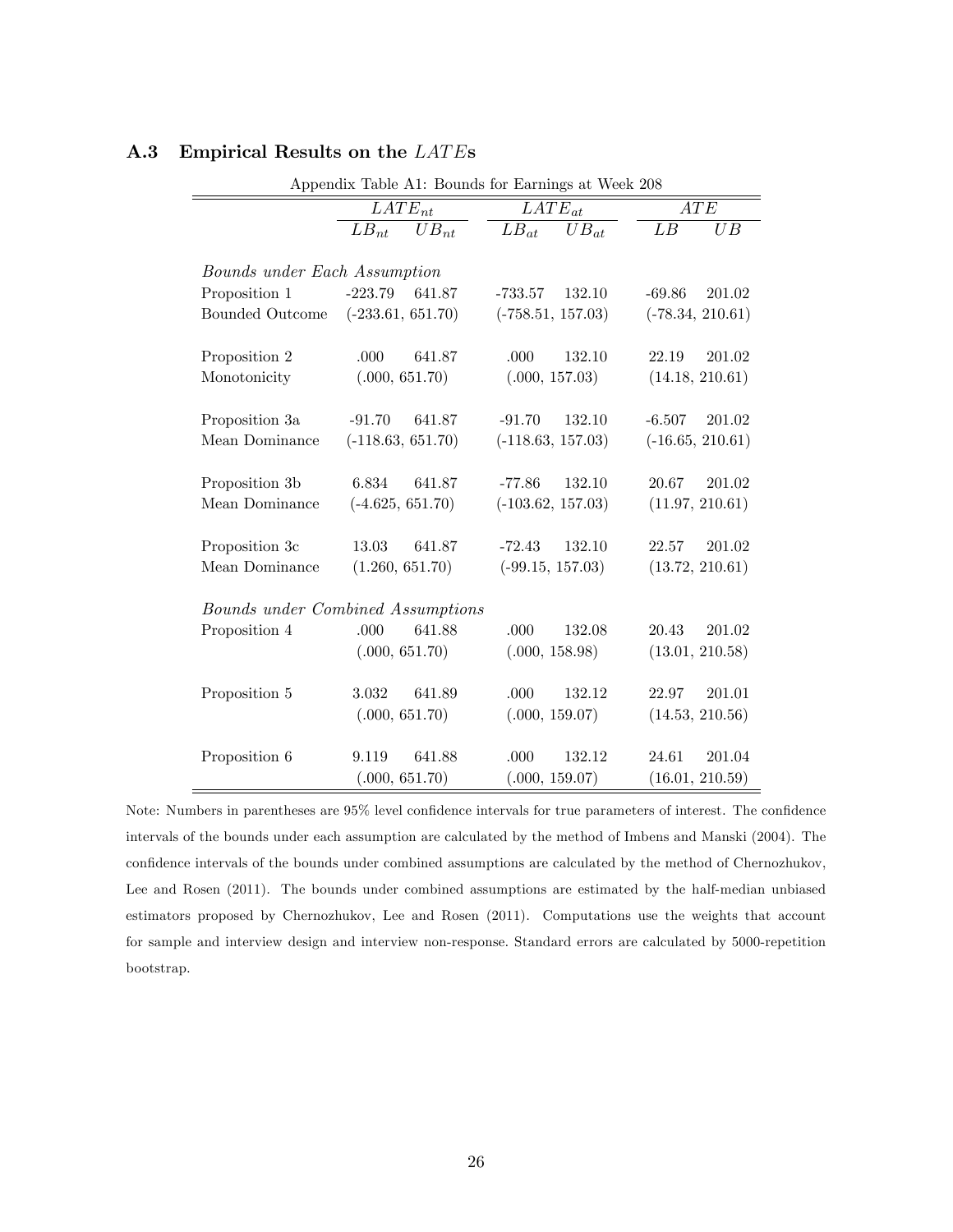|                                          | $\overline{L}ATE_{nt}$ | $LATE_{at}$            | ATE             |  |  |  |  |
|------------------------------------------|------------------------|------------------------|-----------------|--|--|--|--|
|                                          | $LB_{nt}$ $UB_{nt}$    | $LB_{at}$<br>$UB_{at}$ | LB<br>UB        |  |  |  |  |
|                                          |                        |                        |                 |  |  |  |  |
| Bounds under Each Assumption             |                        |                        |                 |  |  |  |  |
| Proposition 1                            | $-.600$<br>.400        | .393<br>$-.607$        | $-.150$<br>.163 |  |  |  |  |
| <b>Bounded Outcome</b>                   | $(-.620, .421)$        | $(-.668, .454)$        | $(-.167, .179)$ |  |  |  |  |
|                                          |                        |                        |                 |  |  |  |  |
| Proposition 2                            | .000<br>.400           | .000<br>.393           | .038<br>.163    |  |  |  |  |
| Monotonicity                             | (.000, .421)           | (.000, .454)           | (.021, .179)    |  |  |  |  |
|                                          |                        |                        |                 |  |  |  |  |
| Proposition 3a                           | $-.207$<br>.400        | $-.207$<br>.393        | $-.027$<br>.163 |  |  |  |  |
| Mean Dominance                           | $(-.272, .421)$        | $(-.272, .454)$        | $(-.050, .179)$ |  |  |  |  |
|                                          |                        |                        |                 |  |  |  |  |
| Proposition 3b                           | .011<br>.400           | $-.185$<br>.393        | .033<br>.163    |  |  |  |  |
| Mean Dominance                           | $(-.013, .421)$        | $(-.247, .454)$        | (.015, .179)    |  |  |  |  |
|                                          |                        |                        |                 |  |  |  |  |
| Proposition 3c                           | .025<br>.400           | .393<br>$-.176$        | .037<br>.163    |  |  |  |  |
| Mean Dominance                           | (.000, .421)           | $(-.240, .454)$        | (.019, .179)    |  |  |  |  |
|                                          |                        |                        |                 |  |  |  |  |
| <b>Bounds under Combined Assumptions</b> |                        |                        |                 |  |  |  |  |
| Proposition 4                            | .000<br>.400           | .000<br>.393           | .034<br>.163    |  |  |  |  |
|                                          | (.000, .421)           | (.000, .458)           | (.018, .180)    |  |  |  |  |
|                                          |                        |                        |                 |  |  |  |  |
| Proposition 5                            | .400<br>.003           | .000<br>.393           | .039<br>.163    |  |  |  |  |
|                                          | (.000, .421)           | (.000, .458)           | (.020, .180)    |  |  |  |  |
|                                          |                        |                        |                 |  |  |  |  |
| Proposition 6                            | .401<br>.017           | .000<br>.393           | .042<br>.163    |  |  |  |  |
|                                          | (.000, .421)           | (.000, .458)           | (.023, .180)    |  |  |  |  |

Appendix Table A2: Bounds for Employment at Week 208

Note: Numbers in parentheses are 95% level confidence intervals for true parameters of interest. The confidence intervals of the bounds under each assumption are calculated by the method of Imbens and Manski (2004). The confidence intervals of the bounds under combined assumptions are calculated by the method of Chernozhukov, Lee and Rosen (2011). The bounds under combined assumptions are estimated by the half-median unbiased estimators proposed by Chernozhukov, Lee and Rosen (2011). Computations use the weights that account for sample and interview design and interview non-response. Standard errors are calculated by 5000-repetition bootstrap.